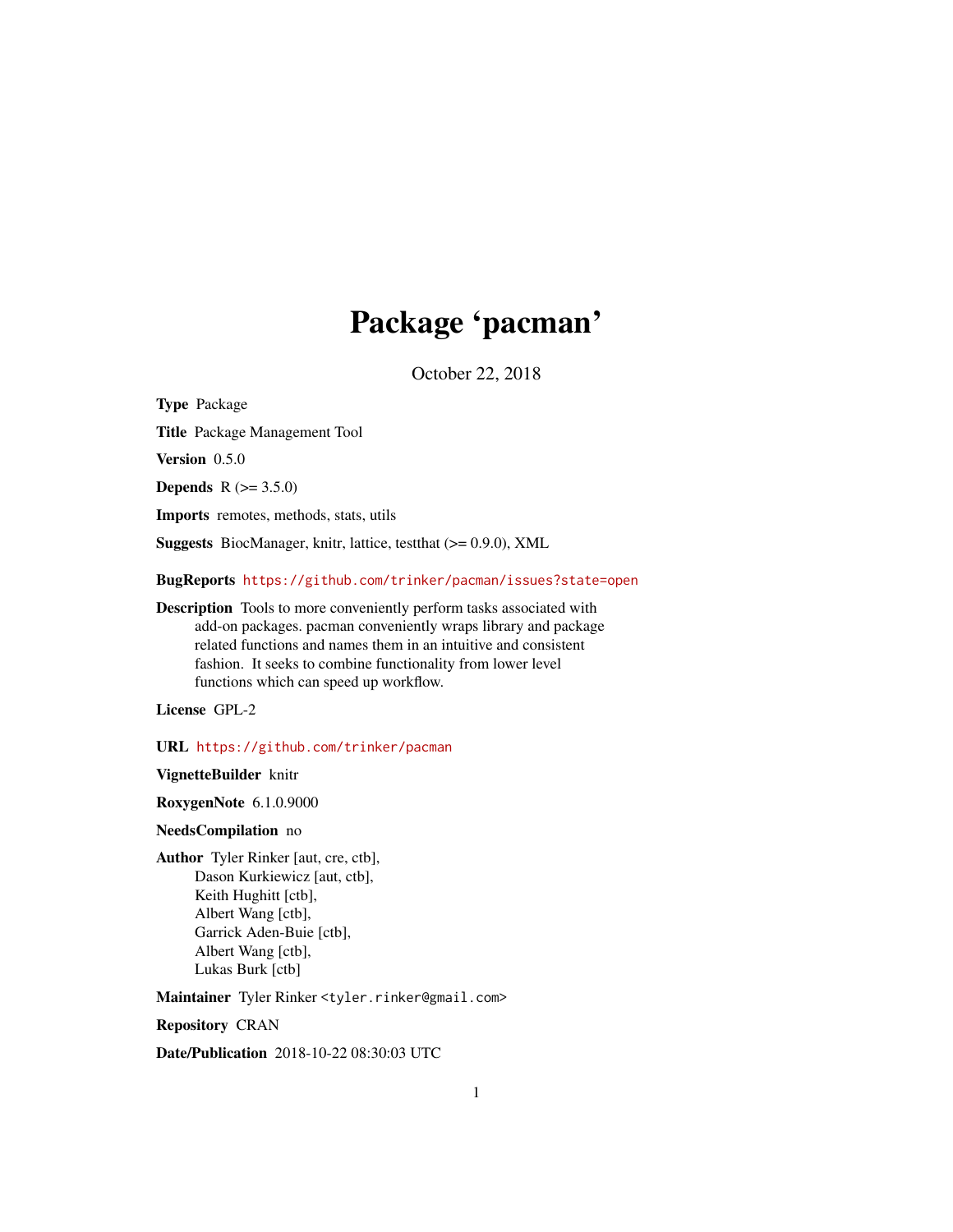## R topics documented:

|                                                                                                                             | 3              |
|-----------------------------------------------------------------------------------------------------------------------------|----------------|
|                                                                                                                             | 3              |
|                                                                                                                             | $\overline{4}$ |
|                                                                                                                             | $\overline{4}$ |
|                                                                                                                             | 5              |
|                                                                                                                             | 5              |
|                                                                                                                             | 6              |
|                                                                                                                             | 7              |
|                                                                                                                             | 8              |
|                                                                                                                             | 8              |
|                                                                                                                             | 9              |
|                                                                                                                             | 10             |
|                                                                                                                             | 11             |
|                                                                                                                             | 11             |
|                                                                                                                             | 12             |
|                                                                                                                             | 13             |
|                                                                                                                             | 14             |
|                                                                                                                             | 15             |
|                                                                                                                             | 16             |
|                                                                                                                             | 16             |
|                                                                                                                             | 17             |
|                                                                                                                             | 18             |
|                                                                                                                             | 18             |
|                                                                                                                             | 19             |
|                                                                                                                             | 19             |
|                                                                                                                             | 20             |
|                                                                                                                             | 21             |
|                                                                                                                             | 22             |
|                                                                                                                             | 23             |
|                                                                                                                             | 23             |
|                                                                                                                             |                |
|                                                                                                                             |                |
|                                                                                                                             |                |
|                                                                                                                             |                |
|                                                                                                                             |                |
| $p_t$ temp                                                                                                                  | 27             |
| p unload                                                                                                                    | 28             |
| p_unlock                                                                                                                    | 29             |
|                                                                                                                             | 30             |
| p_version<br>a dia kaominina mpikambana amin'ny fivondronan-kaominin'i Nouvelle-Alexandre ao amin'ny fivondronan-kaominin'i | 30             |
|                                                                                                                             | 31             |
|                                                                                                                             |                |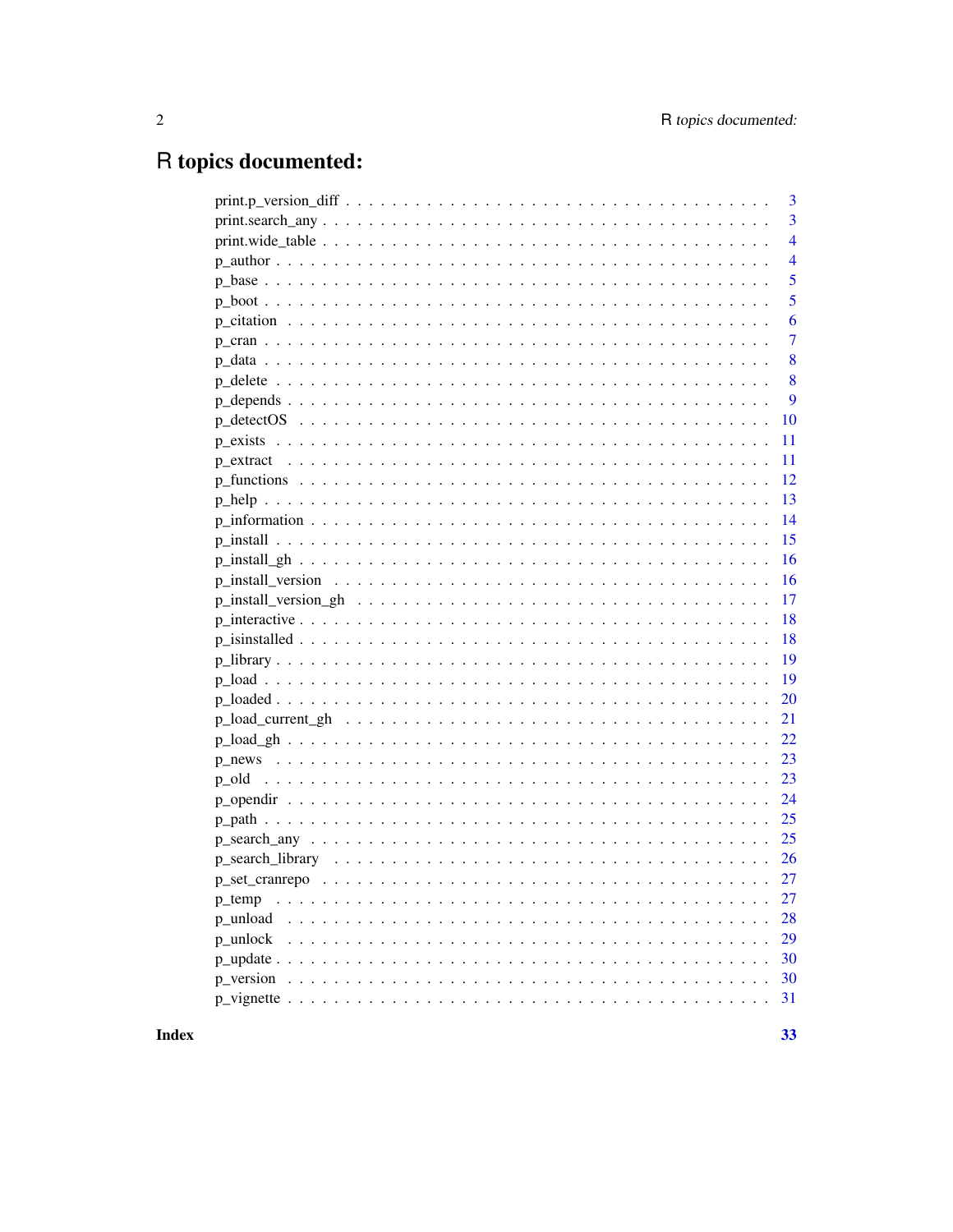<span id="page-2-0"></span>Prints a p\_version\_diff object.

## Usage

```
## S3 method for class 'p_version_diff'
print(x, \ldots)
```
## Arguments

| x | The p_version_diff object. |
|---|----------------------------|
| . | ignored                    |

print.search\_any *Prints a search\_any Object*

## Description

Prints a search\_any object.

## Usage

```
## S3 method for class 'search_any'
print(x, \ldots)
```
## Arguments

| The search_any object. |
|------------------------|
|                        |

... ignored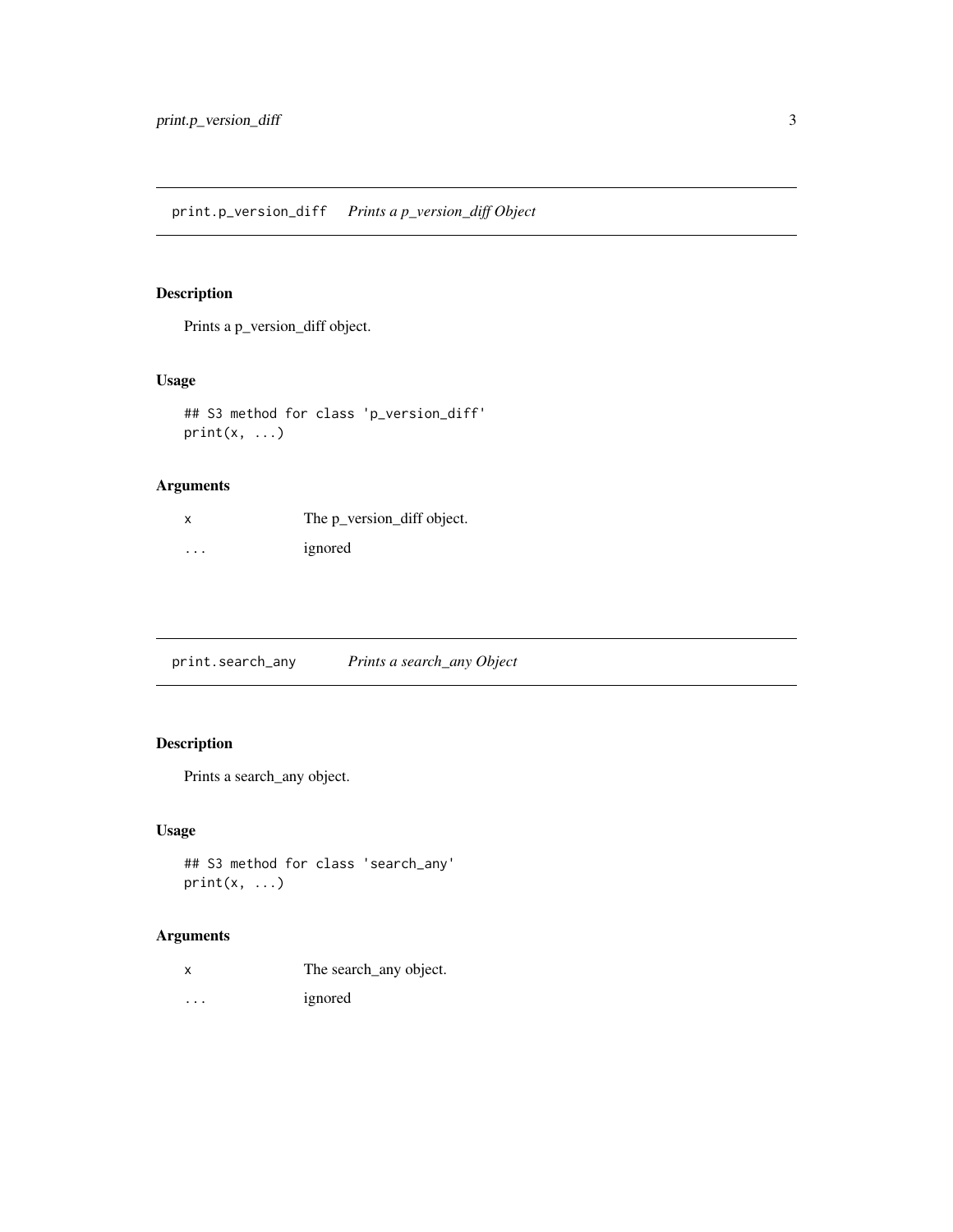<span id="page-3-0"></span>print.wide\_table *Prints a wide\_table Object*

## Description

Prints a wide\_table object.

#### Usage

```
## S3 method for class 'wide_table'
print(x, right = FALSE, ...)
```
## Arguments

| X                       | The wide table object.                         |
|-------------------------|------------------------------------------------|
| right                   | logical. If FALSE stings will be left-aligned. |
| $\cdot$ $\cdot$ $\cdot$ | ignored                                        |

| Package Author<br>p_author |
|----------------------------|
|----------------------------|

## Description

Returns the author of a package.

#### Usage

p\_author(package = "base")

## Arguments

package Name of the package you want the author of.

## See Also

[packageDescription](#page-0-0)

## Examples

p\_author(pacman) p\_author()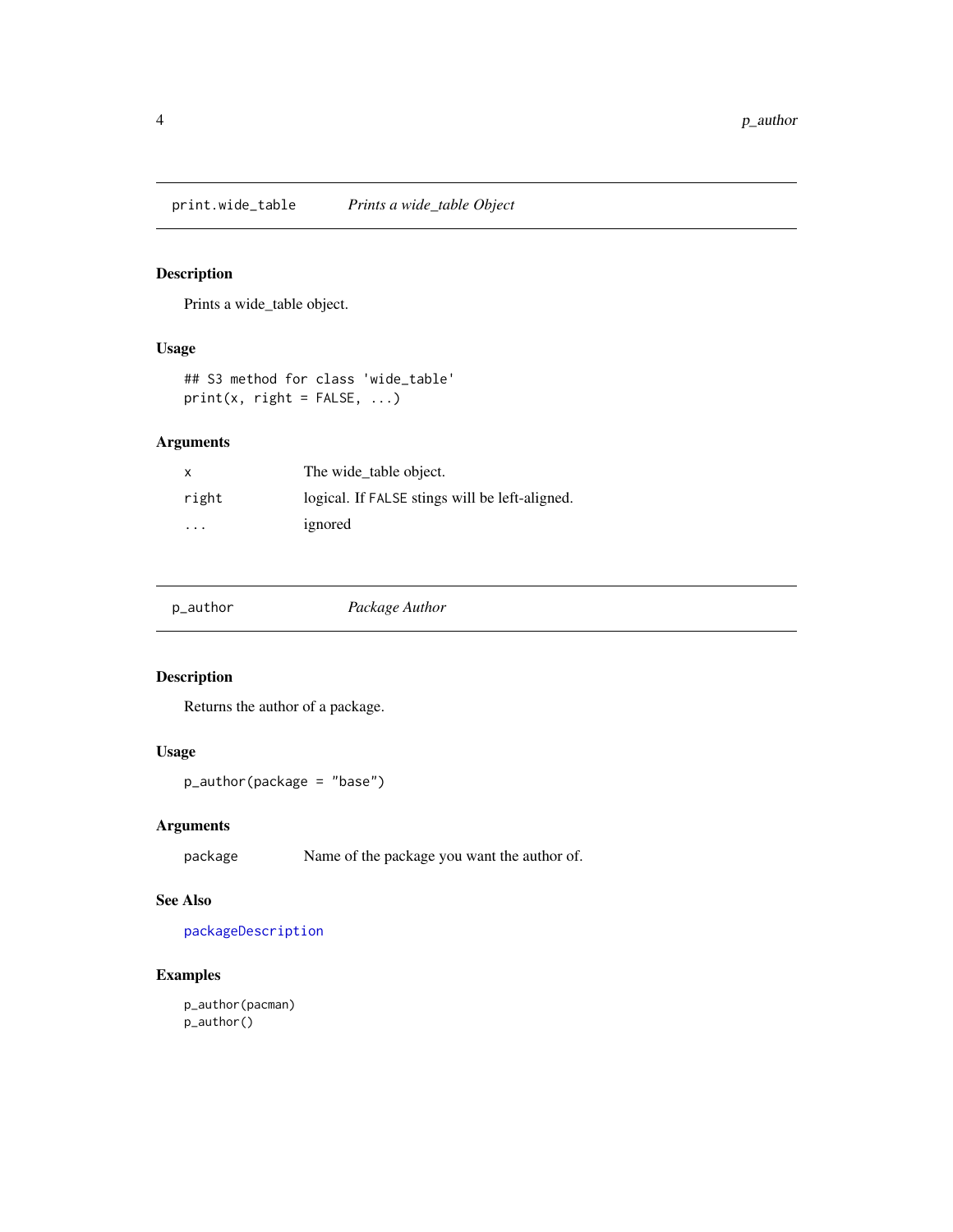<span id="page-4-0"></span>

List just base packages or list all the packages in the local library and mark those in a base install.

## Usage

p\_base(base.only = TRUE, open = FALSE, basemarker = "\*\*\*")

#### Arguments

| base.only  | logical. If TRUE a character vector of only base install packages is returned.                     |
|------------|----------------------------------------------------------------------------------------------------|
| open       | logical. If TRUE opens the directory of the base install packages.                                 |
| basemarker | Character string. The string to append to mark which packages are part of the<br>default packages. |

## Note

Packages that are installed when R starts are marked with an asterisk(\*).

#### See Also

[getOption](#page-0-0)

## Examples

## Not run: p\_base() p\_base(TRUE)

## End(Not run)

p\_boot *Script Header: Ensure* pacman *is Installed*

## Description

Generate a string for the standard **pacman** script header that, when added to scripts, will ensure pacman is installed before attempting to use it. pacman will attempt to copy this string (standard script header) to the clipboard for easy cut and paste.

#### Usage

p\_boot(load = TRUE, copy2clip = interactive())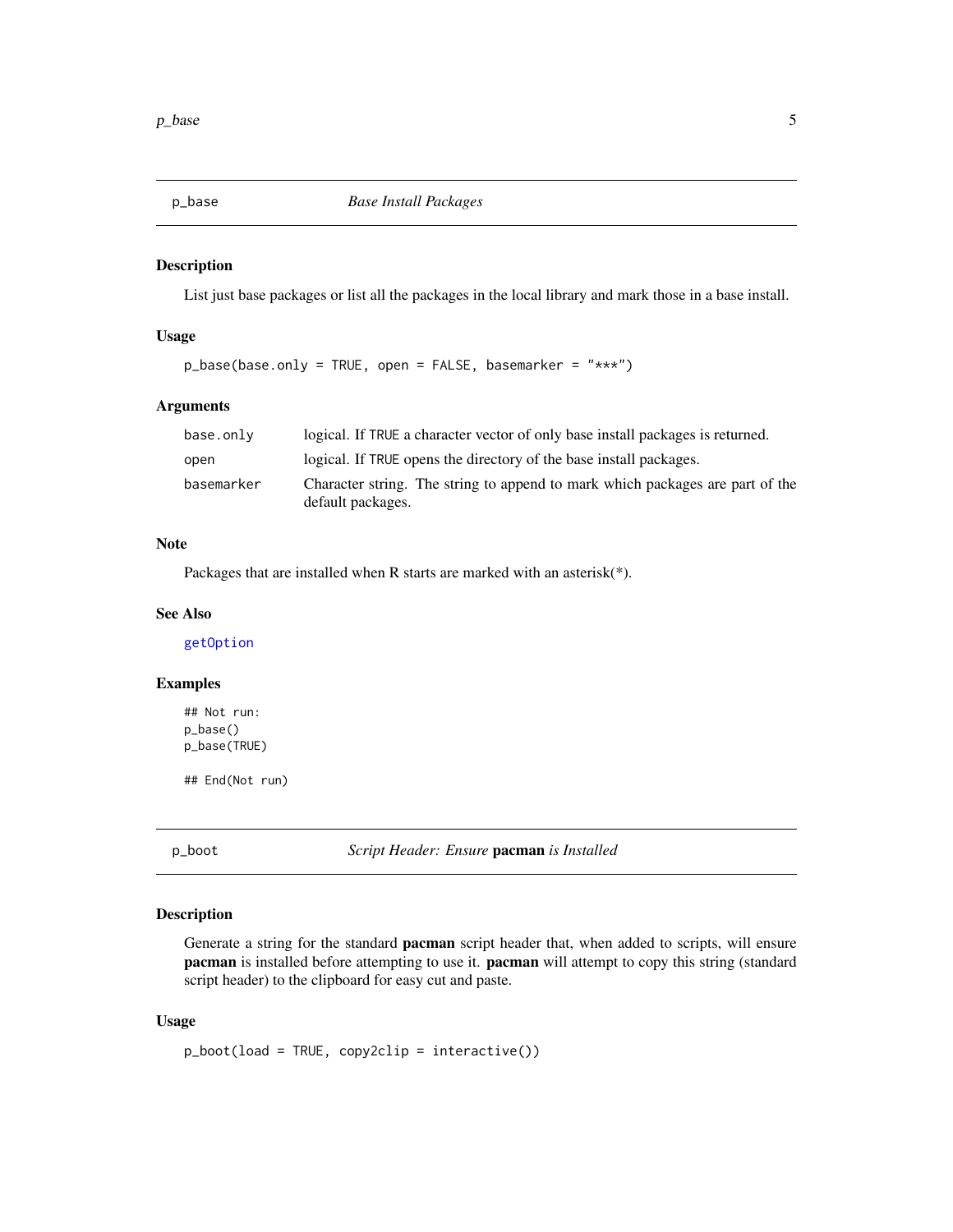#### <span id="page-5-0"></span>Arguments

| load      | logical. If TRUE ; library (pacman) is added to the end of the script header. |
|-----------|-------------------------------------------------------------------------------|
| copy2clip | logical. If TRUE attempts to copy the output to the clipboard.                |

## Details

The script header takes the form of:

if (!require("pacman")) install.packages("pacman"); library(pacman)

This can be copied to the top of scripts to make it easy to run scripts if the user shares them with others or to aid in long term script management. This may also be useful for blog posts and  $\bf{R}$  help sites like [TalkStats](http://www.talkstats.com/) or [StackOverflow.](http://stackoverflow.com/questions/tagged/r) In this way functions like p\_load can be used without fear that others don't have pacman installed.

## Value

Returns a script header string (optionally copies to the clipboard).

## Examples

p\_boot()

p\_citation *Package Citation*

## Description

Generate citation for a package.

## Usage

```
p_citation(package = "r", copy2clip = interactive(),
  tex = getOption("pac\_tex"), ...
```
p\_cite(package = "r", copy2clip = interactive(), tex = getOption("pac\_tex"), ...)

#### Arguments

| package   | Name of the package you want a citation for.                                                                                                                                                                                                                   |
|-----------|----------------------------------------------------------------------------------------------------------------------------------------------------------------------------------------------------------------------------------------------------------------|
| copy2clip | logical. If TRUE attempts to copy the output to the clipboard.                                                                                                                                                                                                 |
| tex       | logical. If TRUE only the BibTex version of the citation is copied to the clipboard.<br>If FALSE the standard citation is copied to the clipboard. If NA both are copied to<br>the clipboard. Default allows the user to set a "pac_tex" in his/her. Rprofile. |
| $\cdots$  | Additional inputs to citation                                                                                                                                                                                                                                  |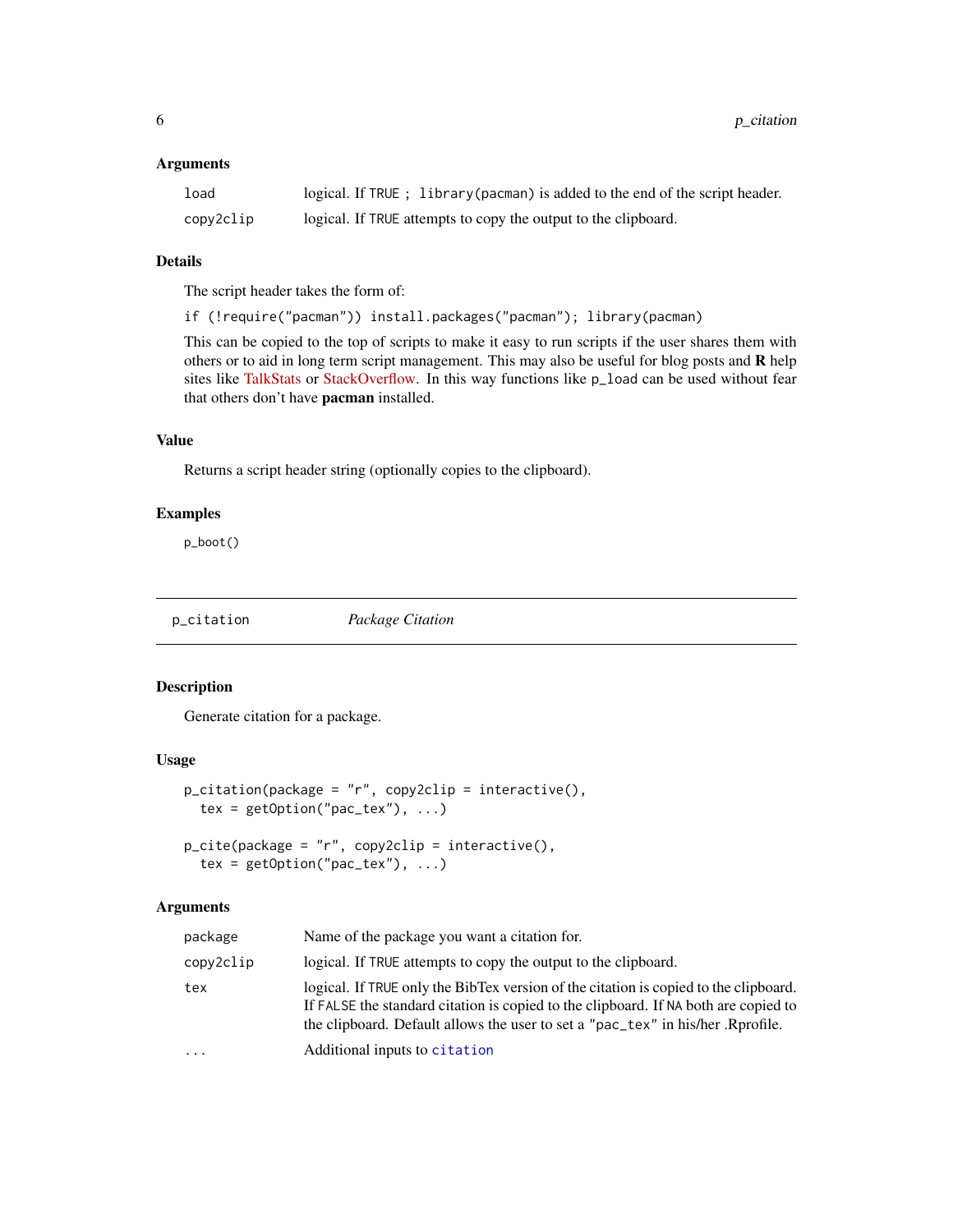#### <span id="page-6-0"></span> $p_{\text{c}}$  ran  $\frac{1}{2}$  7

## See Also

[citation](#page-0-0)

## Examples

```
## Not run:
p_citation()
p_cite(pacman)
p_citation(pacman, tex = FALSE)
p_citation(tex = FALSE)
p_cite(knitr)
```

```
## End(Not run)
```
p\_cran *CRAN Packages*

## Description

p\_cran - Generate a vector of all available packages.

p\_iscran - Logical check if a package is available on CRAN.

## Usage

p\_cran(menu = FALSE)

p\_iscran(package)

## Arguments

| menu    | logical. If TRUE allows user to select the package and return that package name. |
|---------|----------------------------------------------------------------------------------|
| package | Name of package.                                                                 |

## See Also

[available.packages](#page-0-0)

## Examples

```
## Not run:
p_cran()
p_cran(TRUE)
p_iscran(pacman)
```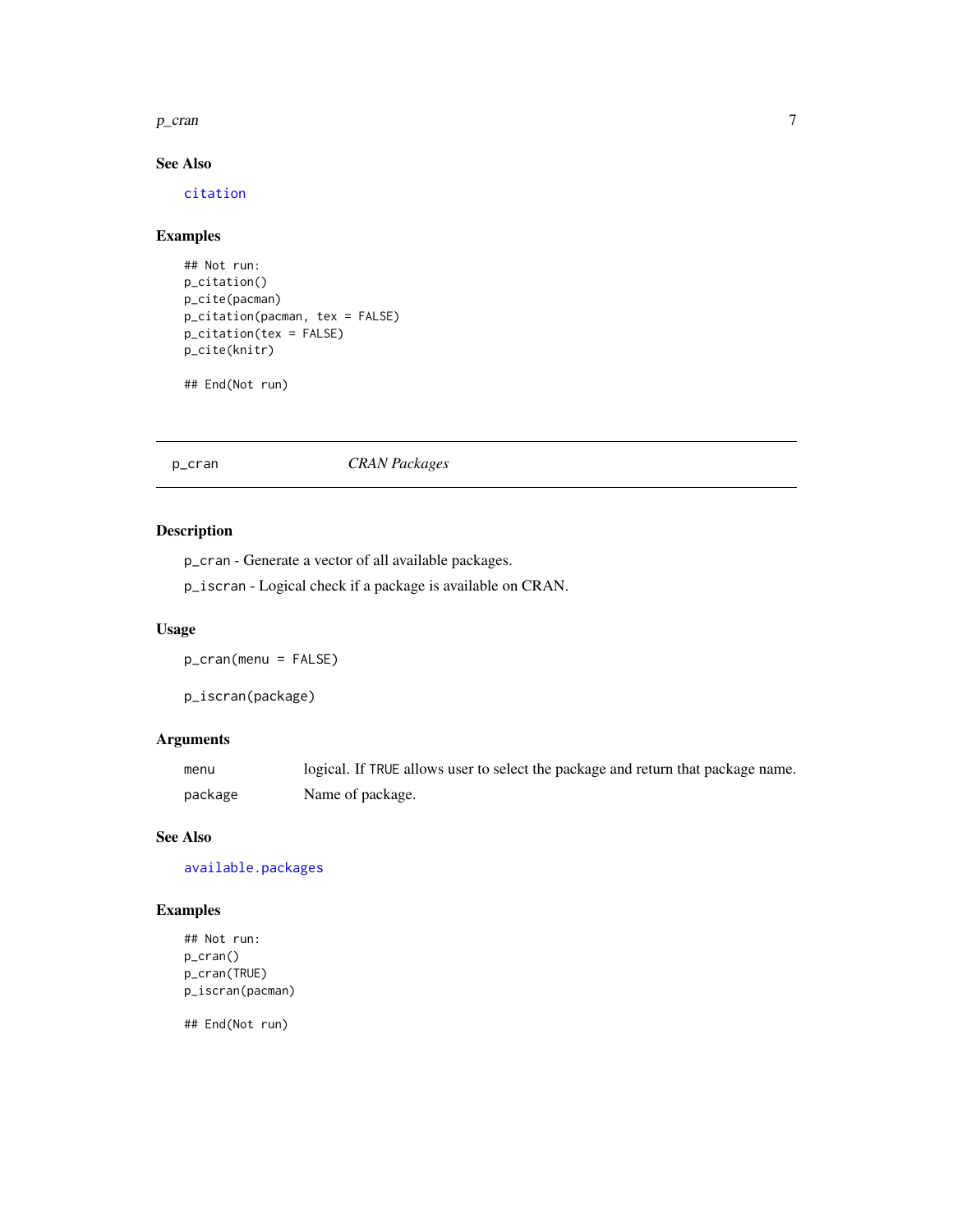<span id="page-7-0"></span>

Generate a script of all data sets contained in package.

#### Usage

```
p_data(package = "datasets", static = FALSE)
```
## Arguments

| package | name of package (default is the base install datasets package).              |
|---------|------------------------------------------------------------------------------|
| static  | logical. If TRUE a static text document is returned (e.g. data("datasets")). |

## Value

Returns the data sets of a package as a [data.frame](#page-0-0). (static = FALSE) or as a static text file  $(static = TRUE).$ 

#### See Also

[data](#page-0-0)

## Examples

p\_data() p\_data(lattice) ## Not run: p\_data(static=TRUE)

p\_delete *Permanently Remove Package Removal(s) From Library*

## Description

Remove package(s) from the library permanently.

## Usage

p\_delete(..., char, character.only = FALSE, quiet = FALSE)

p\_del(..., char, character.only = FALSE, quiet = FALSE)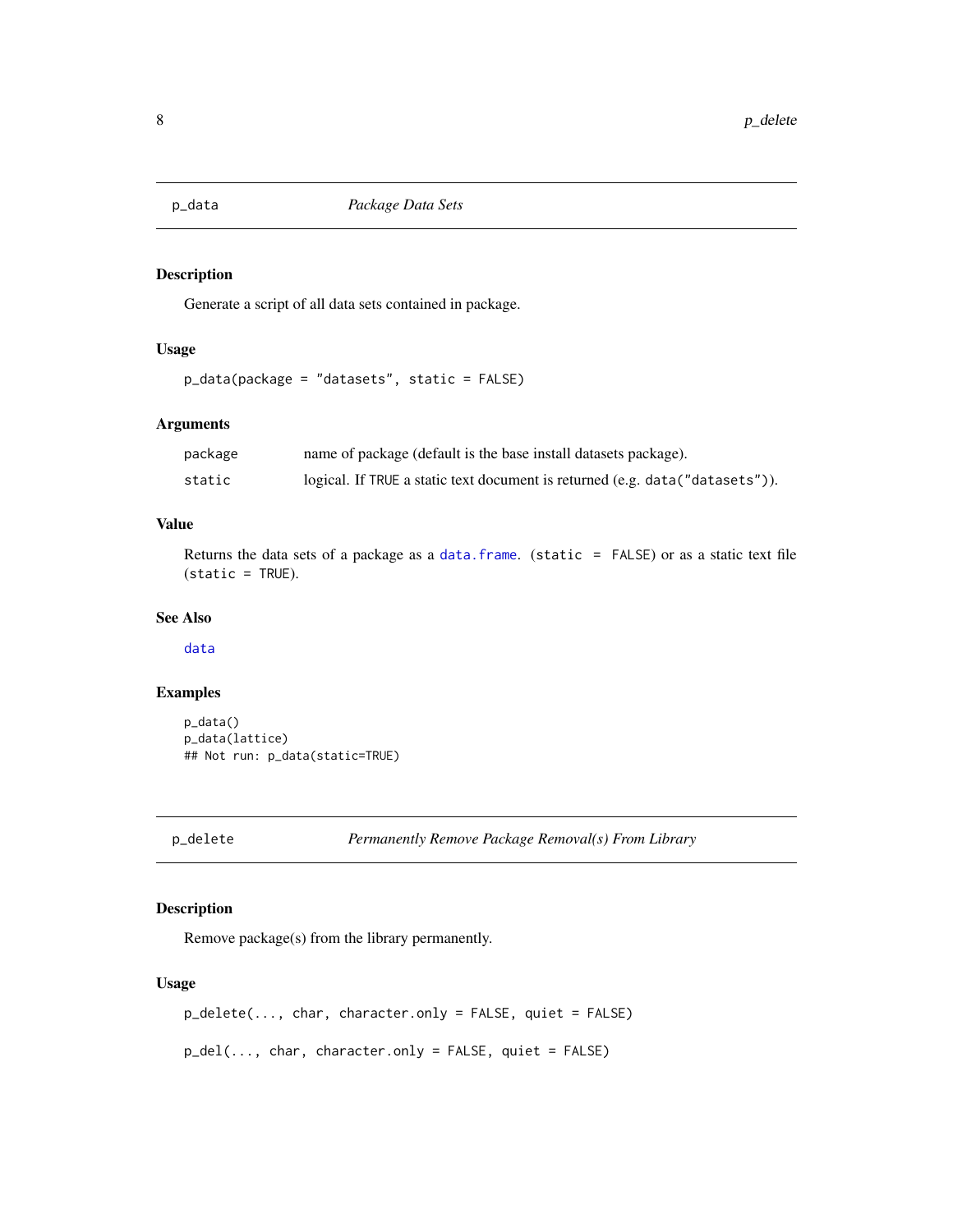## <span id="page-8-0"></span>p\_depends 9

## Arguments

| char  | Character vector containing packages to load. If you are calling p_delete from<br>within a function (or just having difficulties calling it using a character vector<br>input) then pass your character vector of packages to load to this parameter<br>directly. |
|-------|-------------------------------------------------------------------------------------------------------------------------------------------------------------------------------------------------------------------------------------------------------------------|
|       | character.only logical. If TRUE then p_load will only accept a single input which is a character<br>vector containing the names of packages to load.                                                                                                              |
| quiet | logical. Passed to print. p_delete as an attribute. If TRUE no messages con-<br>firming package deletions are printed.                                                                                                                                            |
|       | $name(s)$ of package(s).                                                                                                                                                                                                                                          |

## Warning

Using this function will remove the package from your library and cannot be loaded again without reinstalling the package.

#### See Also

[remove.packages](#page-0-0)

#### Examples

## Not run: p\_delete(pacman) # You never want to run this

## End(Not run)

p\_depends *Package Dependencies*

## Description

p\_depends - Get [CRAN](https://cran.r-project.org/) or local package dependencies.

p\_depends\_reverse - Get [CRAN](https://cran.r-project.org/) or local reverse dependencies.

#### Usage

p\_depends(package, local = FALSE, character.only = FALSE, ...)

p\_depends\_reverse(package, local = FALSE, character.only = FALSE, ...)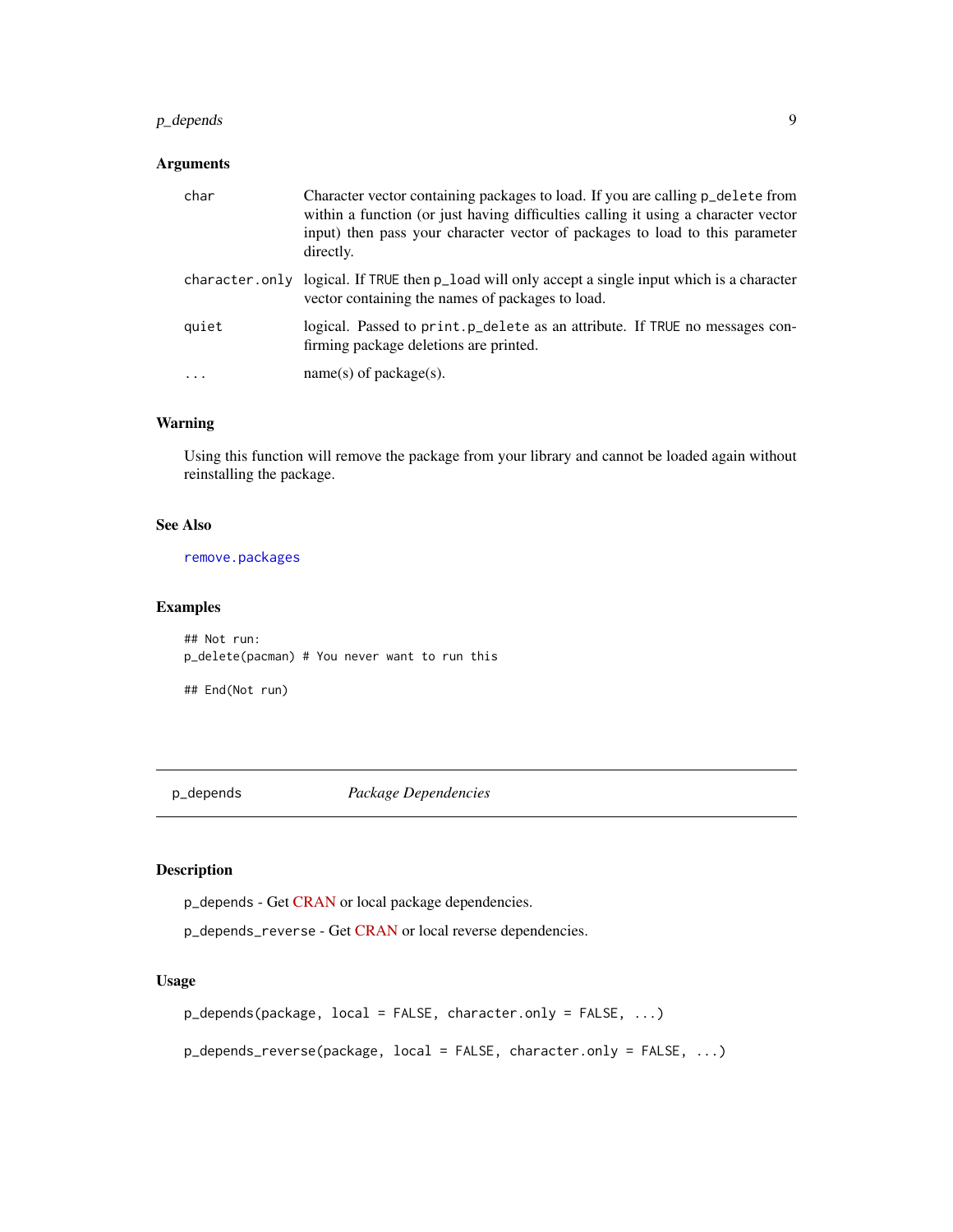## <span id="page-9-0"></span>Arguments

| package  | Name of the package you want the list of dependencies/reverse dependencies<br>for.            |
|----------|-----------------------------------------------------------------------------------------------|
| local    | logical. If TRUE checks user's local library for existence; if FALSE CRAN for the<br>package. |
|          | character, only logical. If TRUE the input is a variable containing the package name.         |
| $\cdots$ | other arguments passed to package_dependencies and depends0nPkgs.                             |

### Value

Returns a list of dependencies/reverse dependencies.

## See Also

[p\\_info](#page-13-1), [package\\_dependencies](#page-0-0), [dependsOnPkgs](#page-0-0)

## Examples

```
p_depends(lattice)
p_depends_reverse(lattice)
```

```
## Not run:
## dependencies from CRAN
p_depends(pacman)
p_depends_reverse("pacman")
## local dependencies
p_depends(pacman, local = TRUE)
p_depends_reverse("qdap", local = TRUE)
## End(Not run)
```
p\_detectOS *Detects Operating System*

## Description

Attempts to detect the operating system. Returns: "Windows", "Darwin" on Mac, "Linux", or "SunOS" on Solaris

#### Usage

p\_detectOS()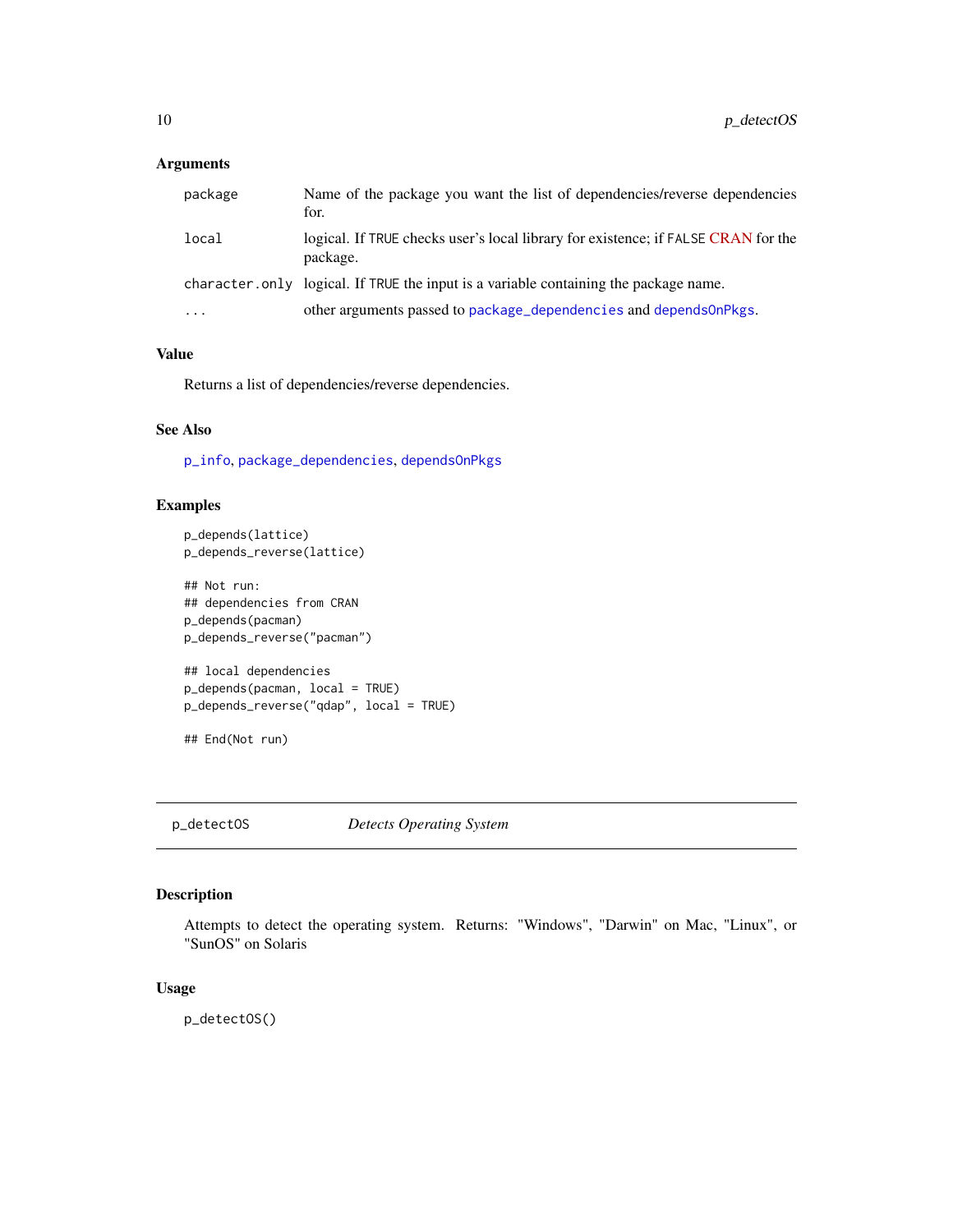<span id="page-10-0"></span>

Checks CRAN to determine if a package exists.

#### Usage

```
p_exists(package, local = FALSE)
```
## Arguments

| package | Name of package.                                                                              |
|---------|-----------------------------------------------------------------------------------------------|
| local   | logical. If TRUE checks user's local library for existence; if FALSE CRAN for the<br>package. |

## Examples

```
## Not run:
p_exists(pacman)
p_exists(pacman, FALSE)
p_exists(I_dont_exist)
```
## End(Not run)

p\_extract *Convert String With Commas Into Elements*

## Description

p\_extract is designed to be used in conjunction with [p\\_information](#page-13-2) to convert a single comma separated string into a vector of package names.

## Usage

```
p_extract(x, use.names = TRUE)
```
## Arguments

| A character string of packages separated by commas; for example the strings |  |  |
|-----------------------------------------------------------------------------|--|--|
| returned from p_information.                                                |  |  |
|                                                                             |  |  |

use.names logical. If TRUE package names, including version number, are used.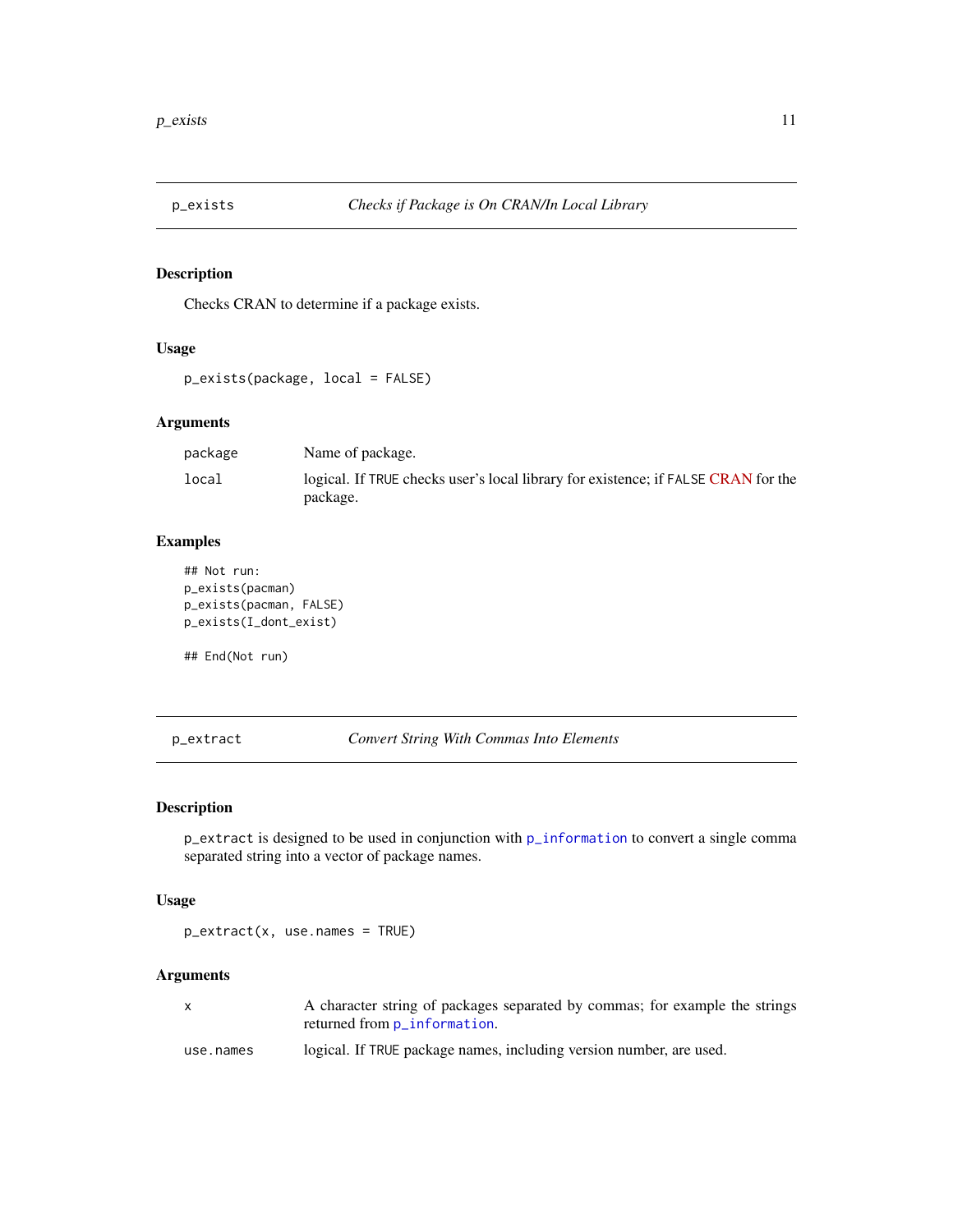## <span id="page-11-0"></span>Value

Returns a character vector of packages.

## See Also

[p\\_information](#page-13-2)

## Examples

```
## Not run:
p_extract(p_info(ggplot2, "Depends"))
p_extract(p_info(ggplot2, "Imports"))
lapply(p_info(ggplot2, "Imports", "Depends", "Suggests"), p_extract)
```
## End(Not run)

p\_functions *Package Functions*

#### Description

List the functions from a package.

#### Usage

```
p_functions(package = "base", all = FALSE, character.only = FALSE)
```

```
p_funs(package = "base", all = FALSE, character.only = FALSE)
```
## Arguments

| package | Name of the package you want the list of functions for.                                                                    |
|---------|----------------------------------------------------------------------------------------------------------------------------|
| all     | logical. If TRUE all of the functions from the package will be displayed regardless<br>of whether they're exported or not. |
|         | character. only logical. If TRUE the input is a variable containing the package name.                                      |

## Examples

```
p_functions()
p_funs()
p_funs(pacman)
```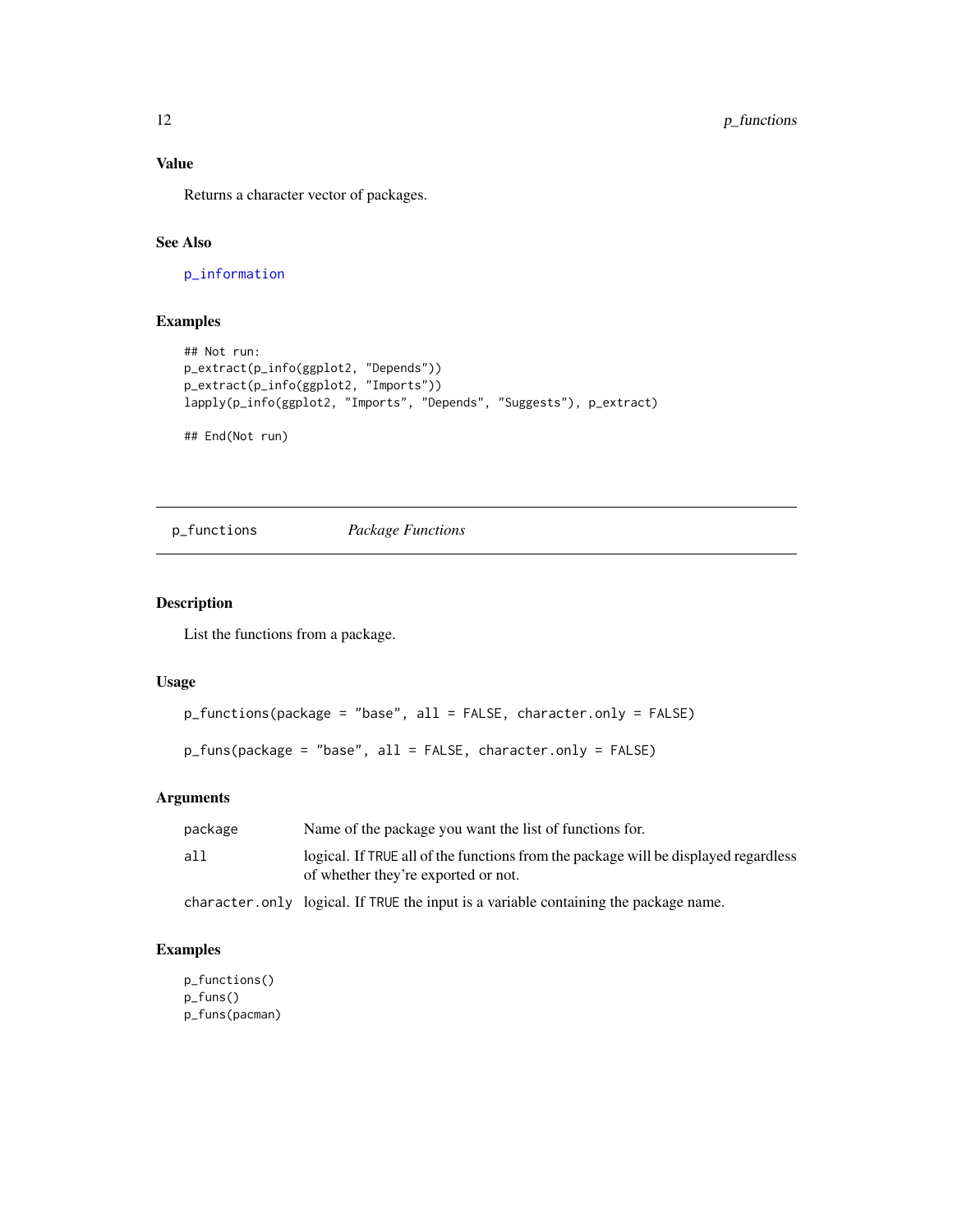<span id="page-12-0"></span>

Generate an html, web or pdf of a package's help manual.

## Usage

p\_help(package = NULL, web = TRUE, build.pdf = FALSE)

## Arguments

| package   | Name of package.                                                                                       |
|-----------|--------------------------------------------------------------------------------------------------------|
| web       | logical. If TRUE grabs current pdf help manual from the web (pdf argument is<br>ignored).              |
| build.pdf | logical. If TRUE attempts to locate the file first and ten uses a LaTeX compiler to<br>generate a pdf. |

## Warning

Setting build.pdf = TRUE requires the user to have a pdf compiler (e.g., [MikTex](http://miktex.org/) or [Tex Live\)](https://www.tug.org/texlive/) installed.

## References

<http://r.789695.n4.nabble.com/Opening-package-manual-from-within-R-td3763938.html>

#### See Also

[help](#page-0-0)

## Examples

## Not run: p\_help() p\_help(pacman) p\_help(pacman, web=TRUE) p\_help(pacman, build.pdf=TRUE)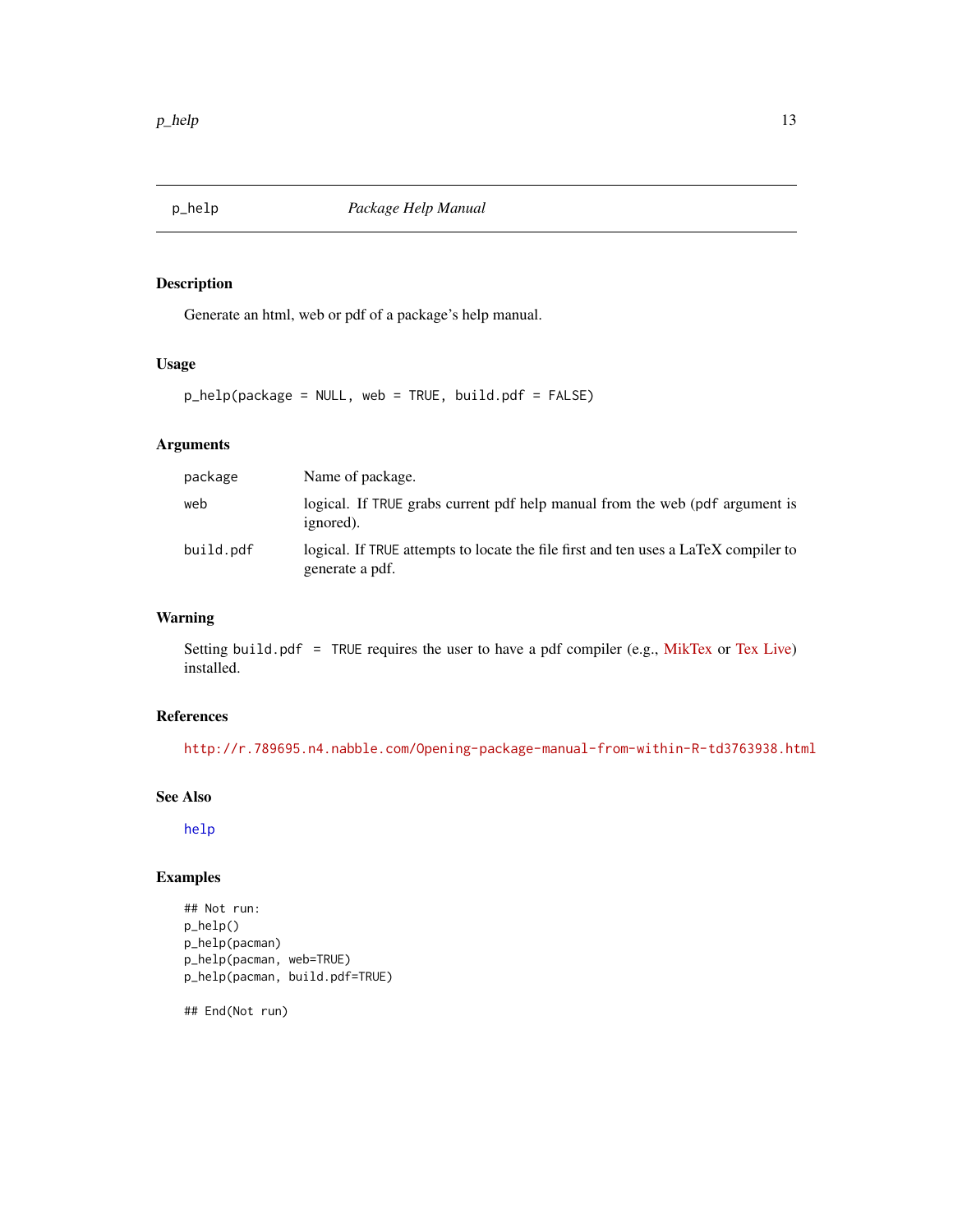<span id="page-13-2"></span><span id="page-13-1"></span><span id="page-13-0"></span>

Provides the information from for a package from the *NAMESPACE*. Information may include: title, version, author, maintainer, description, depends, imports, suggests

## Usage

```
p_information(package = "base", ..., fields = NULL)
p_info(package = "base", ..., fields = NULL)
```
#### Arguments

| package                 | Name of the package to grab information for. Default is "base".                                               |
|-------------------------|---------------------------------------------------------------------------------------------------------------|
| $\cdot$ $\cdot$ $\cdot$ | Names of fields (see fields argument) to extract.                                                             |
| fields                  | A character vector giving the tags of fields to return (for use inside of functions<br>rather than $\dots$ ). |

## Value

Returns a list of fields.

#### Note

Note that the output from  $p_{i}$  information (when no fields are passed) prints pretty but is actually an accessible list (use names(p\_info()) test).

#### See Also

[packageDescription](#page-0-0), [p\\_information](#page-13-2)

## Examples

```
p_information()
p_info()
names(p_info())
p_info()[names(p_info())]
p_info(pacman)
p_info(pacman, Author)
p_info(pacman, BugReports, URL)
p_info(pacman, fields = "Version")
## Not run:
p_extract(p_info(ggplot2, "Depends"))
p_extract(p_info(ggplot2, "Imports"))
lapply(p_info(ggplot2, "Imports", "Depends", "Suggests"), p_extract)
```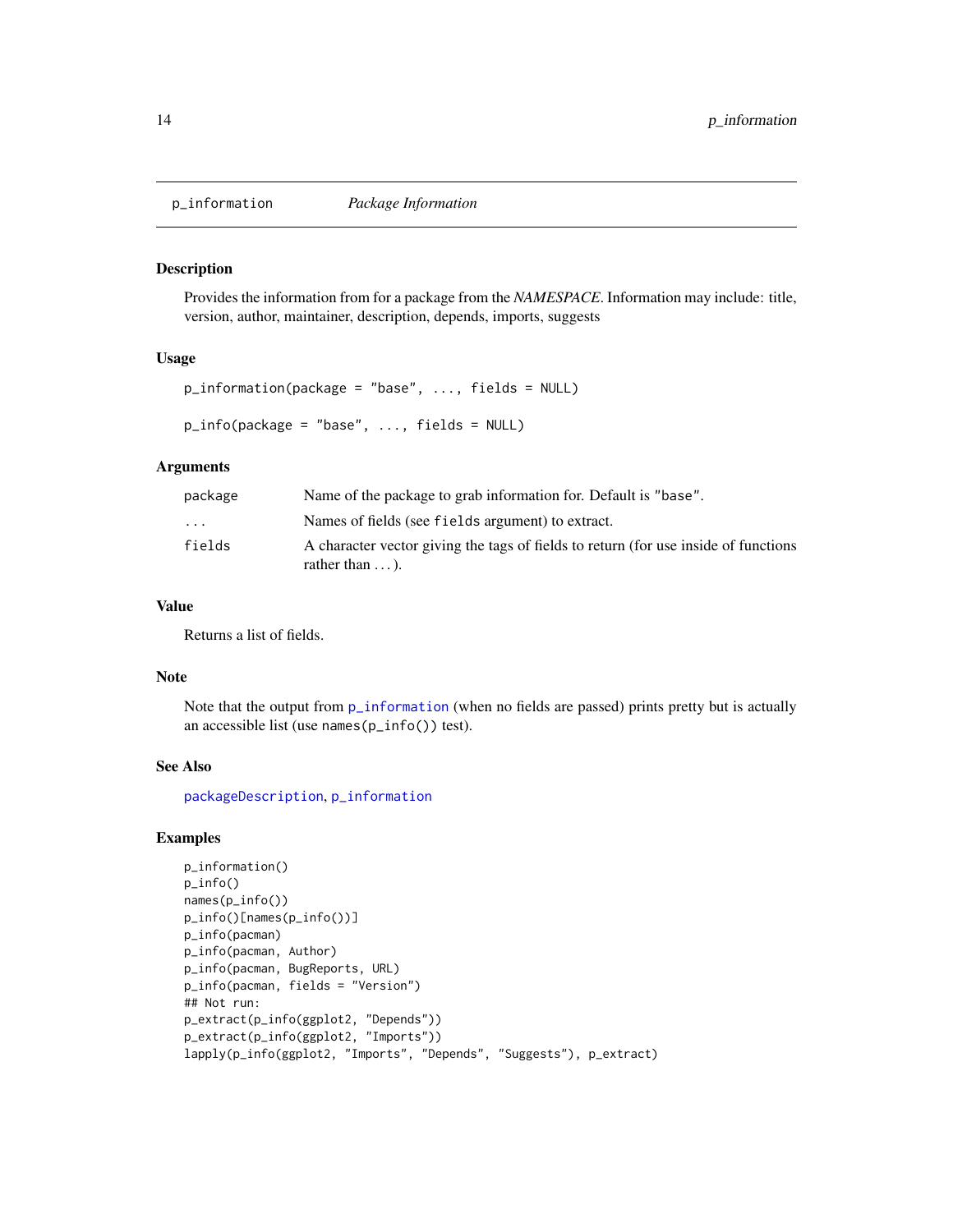<span id="page-14-0"></span>## End(Not run)

p\_install *Installs & Loads Packages*

#### Description

Installs a package provided the package is a CRAN package.

#### Usage

```
p_install(package, character.only = FALSE, force = TRUE,
 path = getOption("download_path"), try.bioconductor = TRUE,
  update.bioconductor = FALSE, ...)
```

```
p_get(package, character.only = FALSE, force = TRUE,
 path = getOption("download_path"), try.bioconductor = TRUE,
  update.bioconductor = FALSE, ...)
```
## Arguments

| package             | Name of $package(s)$ .                                                                                                                          |
|---------------------|-------------------------------------------------------------------------------------------------------------------------------------------------|
|                     | character.only logical. If TRUE  is treated a character string.                                                                                 |
| force               | logical. Should package be installed if it already exists on local system?                                                                      |
| path                | The path to the directory that contains the package. It is convenient to set<br>download_path in . Rprofile options to the downloads directory. |
| try.bioconductor    |                                                                                                                                                 |
|                     | If TRUE, tries to install the package from Bioconductor if it is not found on<br><b>CRAN</b> using <b>BiocManager</b> .                         |
| update.bioconductor |                                                                                                                                                 |
|                     | If TRUE, tries to update dependencies used by try.bioconductor.                                                                                 |
| $\cdots$            | Additional parameters to pass to install. packages.                                                                                             |

#### See Also

[install.packages](#page-0-0)

## Examples

## Not run: p\_install(pacman)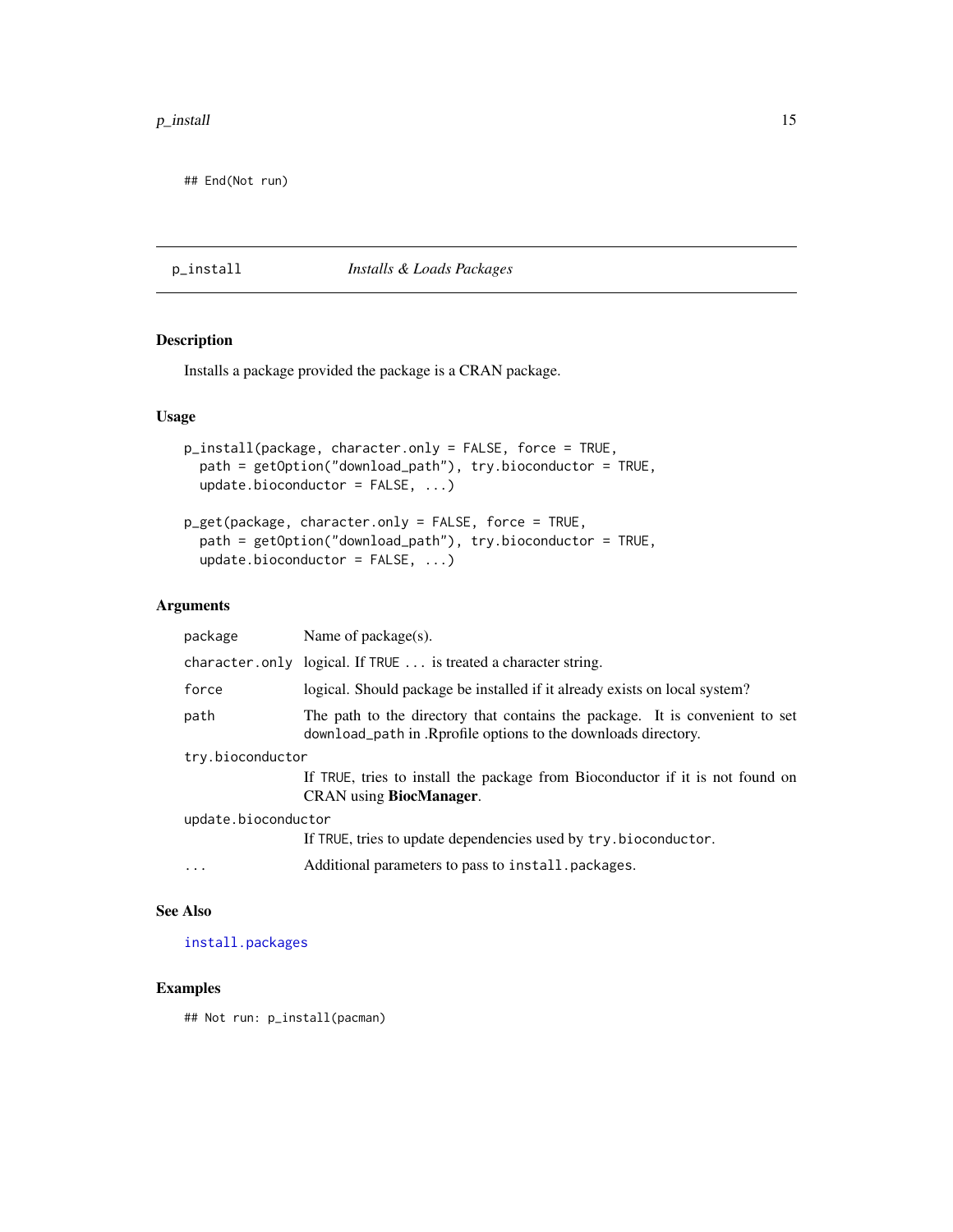<span id="page-15-0"></span>

Installs a GitHub package. A wrapper for [install\\_github](#page-0-0) which is the same as [install\\_github](#page-0-0).

## Usage

p\_install\_gh(package, dependencies = TRUE, ...)

## Arguments

| package      | Repository address(es) in the format username/repo $\llbracket$ /subdir][@ref #pull].<br>Note that this must be a character string. |
|--------------|-------------------------------------------------------------------------------------------------------------------------------------|
| dependencies | logical. If TRUE necessary dependencies will be installed as well.                                                                  |
| $\cdot$      | Additional parameters to pass to install github.                                                                                    |

## See Also

[install\\_github](#page-0-0)

## Examples

```
## Not run:
p_install_gh("trinker/pacman")
```

```
## Package doesn't exist
p_install_gh("trinker/pacmanAwesomer")
```
## End(Not run)

p\_install\_version *Install Minimal Package Version*

#### Description

Install minimal package version(s).

## Usage

p\_install\_version(package, version)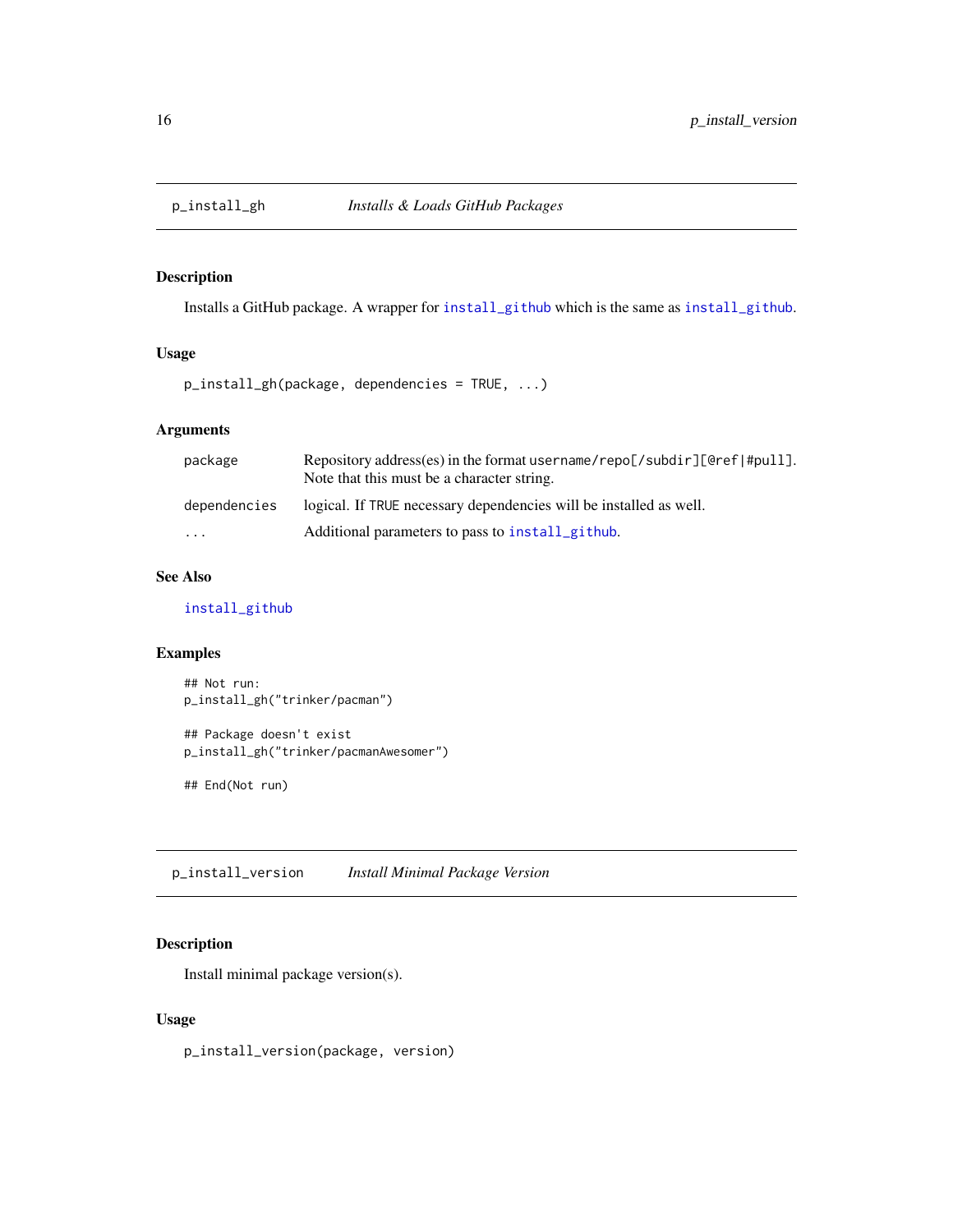## <span id="page-16-0"></span>Arguments

| package | character vector of the name of the package(s) you want to install a particular<br>minimal version of. |
|---------|--------------------------------------------------------------------------------------------------------|
| version | Corresponding character vector of the minimal package version(s).                                      |

## Examples

```
p_install_version(
     c("pacman", "testthat"),
     c("0.2.0", "0.9.1")
\mathcal{L}
```
p\_install\_version\_gh *Install Minimal GitHub Package Version*

## Description

Install minimal GitHub package version(s).

## Usage

```
p_install_version_gh(package, version, dependencies = TRUE)
```
## Arguments

| package      | character vector of the repository address(es) of the package(s) you want to<br>install a particular minimal version of. Repository address(es) in the format<br>username/repo[/subdir][@ref #pull]. |
|--------------|------------------------------------------------------------------------------------------------------------------------------------------------------------------------------------------------------|
| version      | Corresponding character vector of the minimal package version(s).                                                                                                                                    |
| dependencies | logical. If TRUE necessary dependencies will be installed as well.                                                                                                                                   |

## Examples

```
p_install_version_gh(
    c("trinker/pacman", "hadley/testthat"),
    c("0.2.0", "0.9.1")\mathcal{L}
```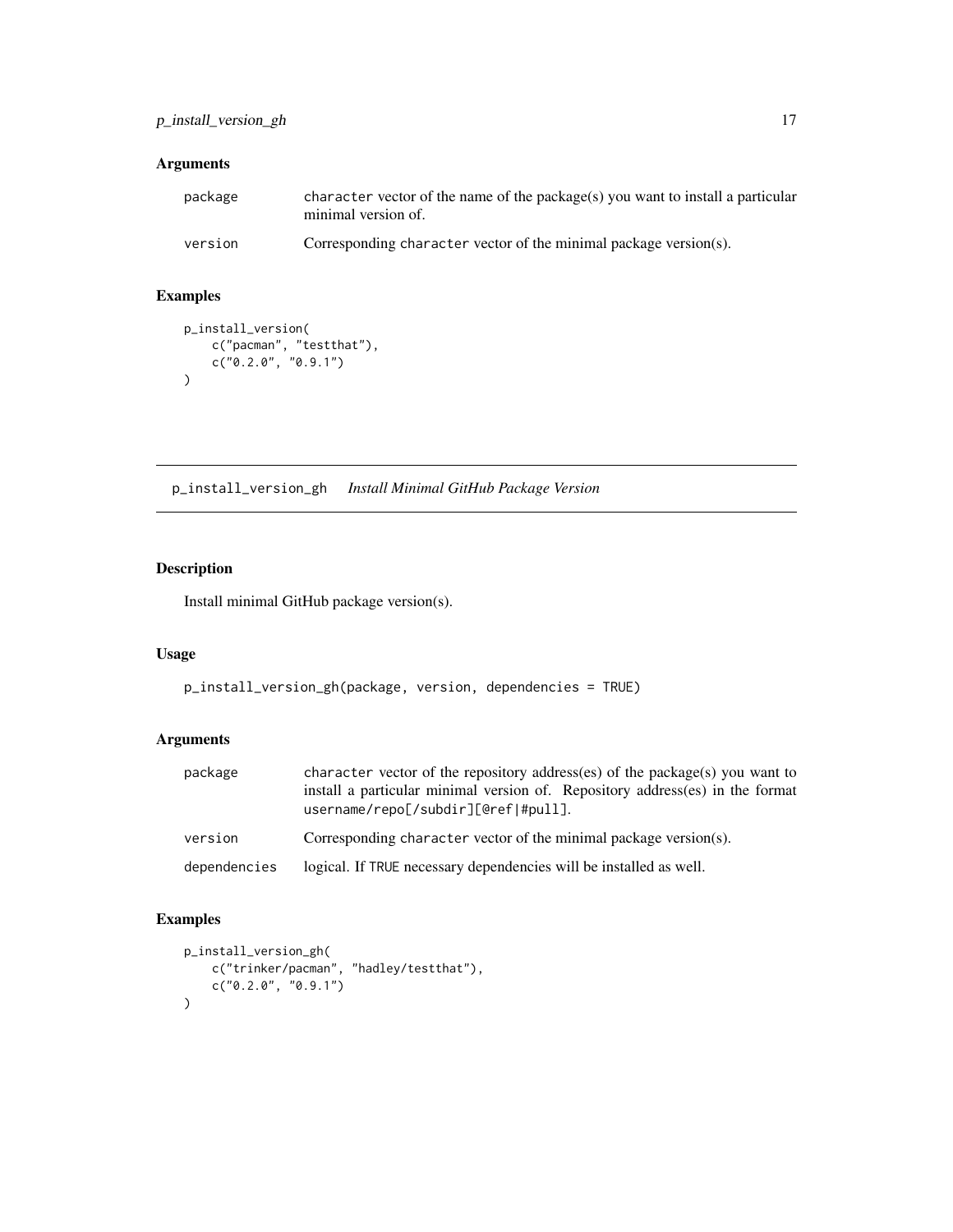<span id="page-17-0"></span>

Interactively search through packages, looking at functions and optionally attaching the package and looking at the help page.

#### Usage

```
p_interactive()
```
p\_inter()

## Examples

```
## Not run:
p_interactive()
p_inter()
```
## End(Not run)

p\_isinstalled *Checks if Package is Installed*

## Description

Check if package is installed locally.

#### Usage

```
p_isinstalled(package)
```
## Arguments

package Name of package you want to check. This can be quoted or unquoted.

## Examples

```
## Not run:
p_installed(pacman)
p_installed(fakePackage)
```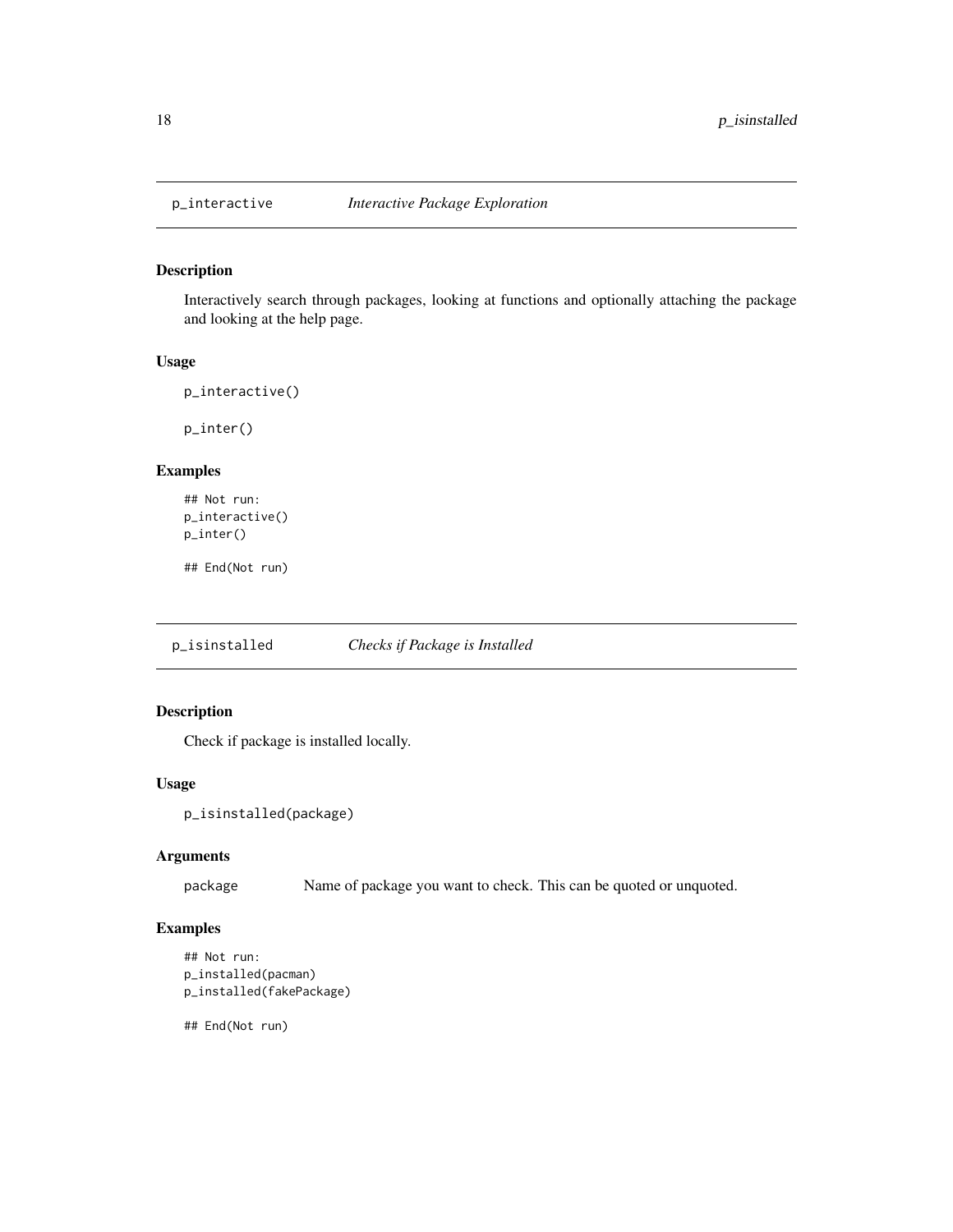<span id="page-18-0"></span>

Generates a vector of all packages available to the user and optionally opens the user's library (this isn't necessarily where all of the available packages are stored).

#### Usage

p\_library(open = FALSE)

p\_lib(open = FALSE)

#### Arguments

open logical. If TRUE opens the directory of the add on packages library.

## Examples

p\_lib() p\_library() ## Not run: p\_lib(TRUE)

## p\_load *Load One or More Packages*

## Description

This function is a wrapper for [library](#page-0-0) and [require](#page-0-0). It checks to see if a package is installed, if not it attempts to install the package from CRAN and/or any other repository in the **pacman** repository list.

#### Usage

```
p\_load(..., char, install = TRUE, update = getOption("pac\_update"),character.only = FALSE)
```
#### Arguments

| char    | Character vector containing packages to load. If you are calling p_load from              |
|---------|-------------------------------------------------------------------------------------------|
|         | within a function (or just having difficulties calling it using a character vector        |
|         | input) then pass your character vector of packages to load to this parameter<br>directly. |
| install | logical. If TRUE will attempt to install a package not found in the library.              |
|         |                                                                                           |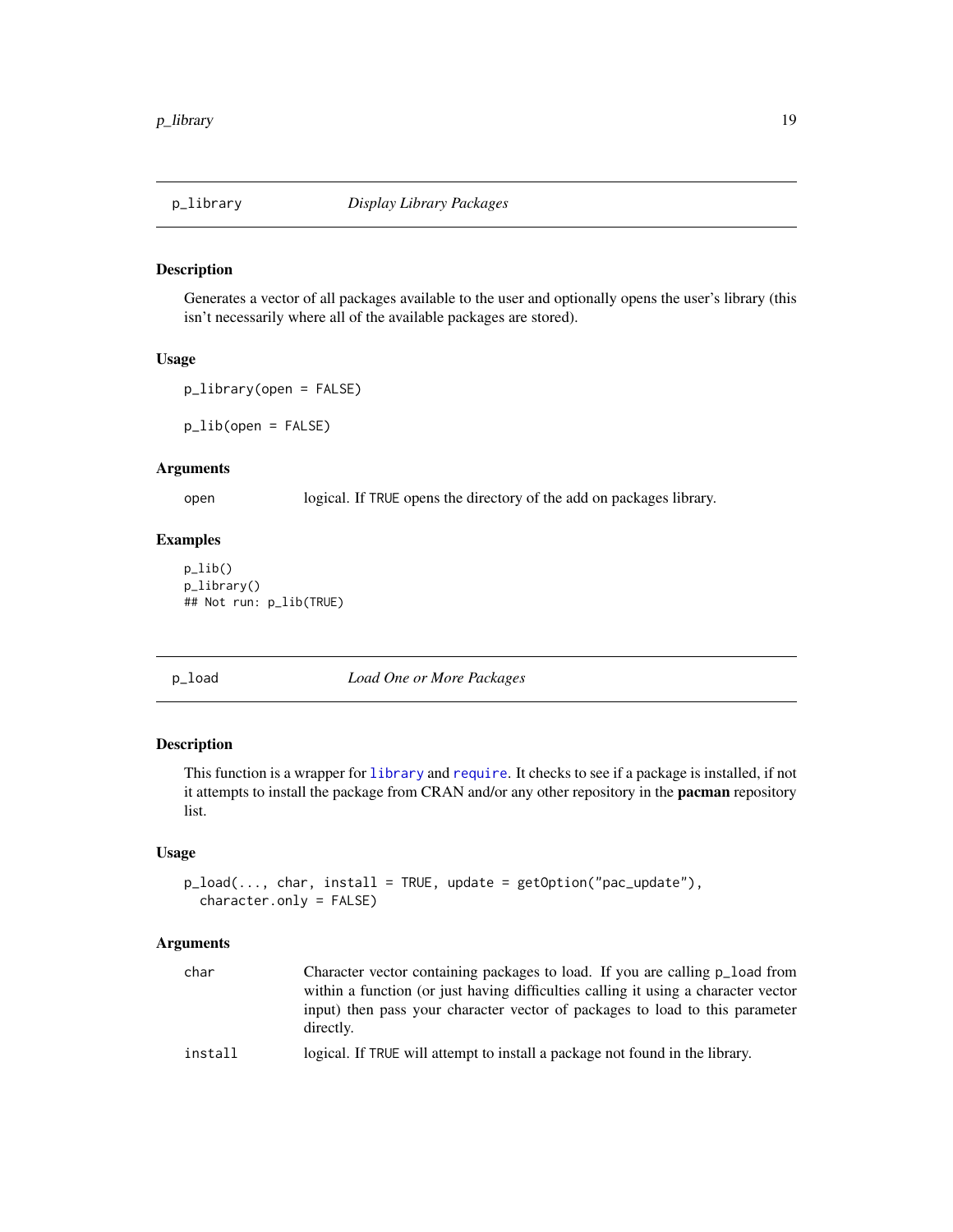<span id="page-19-0"></span>

| update    | logical. If TRUE will attempt to update all out of date packages. Default allows<br>the user to set a "pac_update" in his/her. Rprofile.             |
|-----------|------------------------------------------------------------------------------------------------------------------------------------------------------|
|           | character.only logical. If TRUE then p_load will only accept a single input which is a character<br>vector containing the names of packages to load. |
| $\ddotsc$ | $name(s)$ of package(s).                                                                                                                             |

## See Also

[library](#page-0-0), [require](#page-0-0), [install.packages](#page-0-0)

## Examples

```
## Not run:
p_load(lattice)
p_unload(lattice)
p_load(lattice, foreign, boot, rpart)
p_loaded()
p_unload(lattice, foreign, boot, rpart)
p_loaded()
```
## End(Not run)

p\_loaded *Check for Loaded Packages*

## Description

p\_loaded - Output is a character string of loaded packages.

p\_isloaded - Check if package(s) is loaded.

## Usage

```
p_loaded(..., all = FALSE, char, character.only = FALSE)
```
p\_isloaded(...)

## Arguments

| all       | logical. If TRUE will show all packages including base install; FALSE will show<br>all packages excluding base install packages that install when R loads.                                                                                                        |
|-----------|-------------------------------------------------------------------------------------------------------------------------------------------------------------------------------------------------------------------------------------------------------------------|
| char      | Character vector containing packages to load. If you are calling p_loaded from<br>within a function (or just having difficulties calling it using a character vector<br>input) then pass your character vector of packages to load to this parameter<br>directly. |
|           | character.only logical. If TRUE then p_loaded will only accept a single input which is a char-<br>acter vector containing the names of packages to load.                                                                                                          |
| $\ddotsc$ | Optional package names. Adding package names will check their individual<br>load status.                                                                                                                                                                          |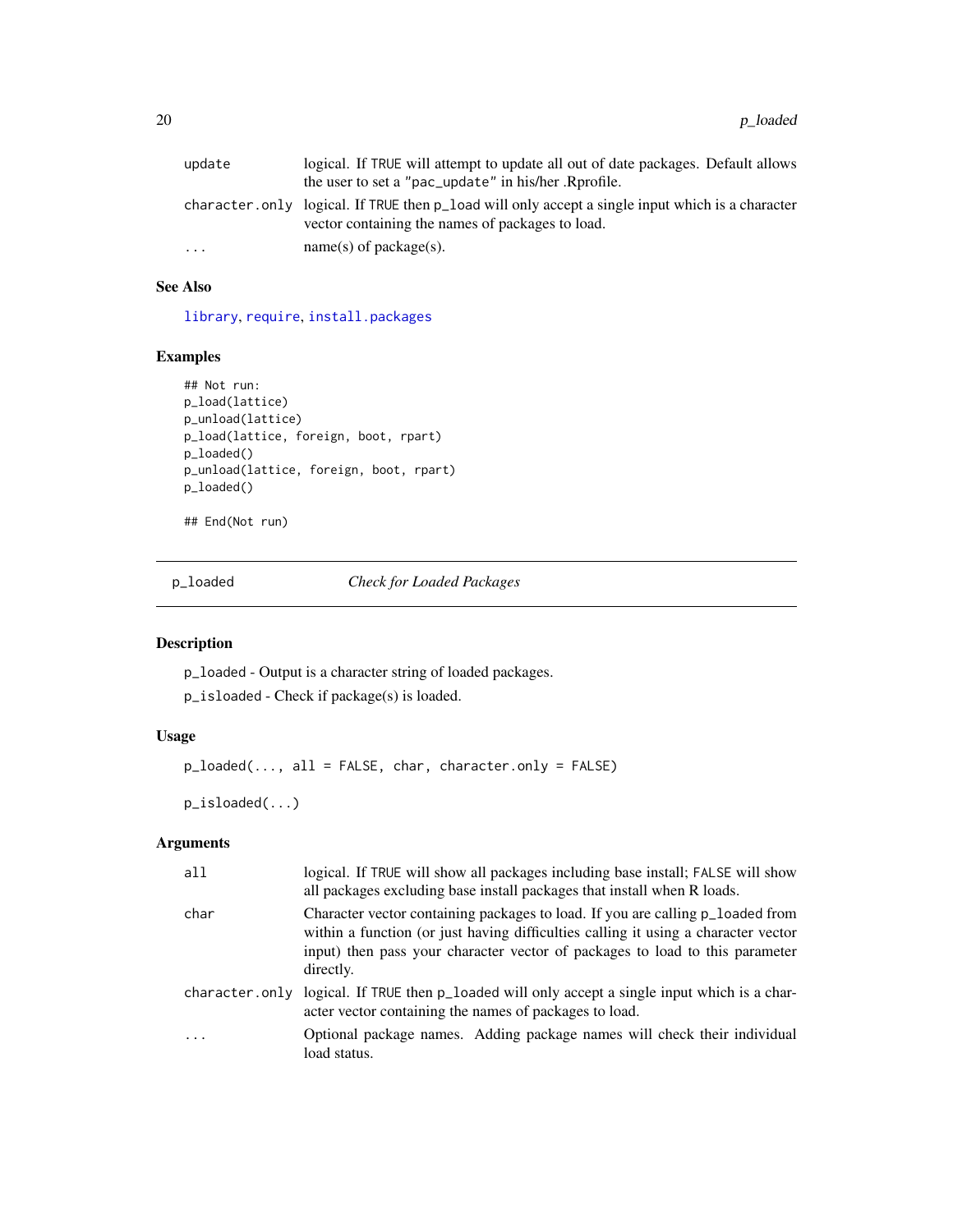## <span id="page-20-0"></span>p\_load\_current\_gh 21

## See Also

[.packages](#page-0-0), [sessionInfo](#page-0-0)

#### Examples

```
## Not run:
p_load(lattice, ggplot2)
## End(Not run)
p_loaded()
p_loaded(all=TRUE)
p_loaded(ggplot2, tm, qdap)
p_isloaded(ggplot2)
p_isloaded(ggplot2, dfs, pacman)
```

```
## Not run: p_unload(lattice)
```
p\_load\_current\_gh *Force Install and Load One or More GitHub Packages*

#### Description

This function is a wrapper for [install\\_github](#page-0-0) which is the same as install\_github and [require](#page-0-0). It checks to see if a package is installed, if not it attempts to install the package from [GitHub.](https://github.com) Use this over p\_load\_gh if you want to force install the most recent GitHub version of a package.

#### Usage

```
p_load_current_gh(..., char, update = getOption("pac_update"),
  dependencies = TRUE)
```
#### Arguments

| char         | Character vector containing repository address to load. If you are calling p_load_gh<br>from within a function (or just having difficulties calling it using a character vec-<br>tor input) then pass your character vector of packages to load to this parameter<br>directly. |
|--------------|--------------------------------------------------------------------------------------------------------------------------------------------------------------------------------------------------------------------------------------------------------------------------------|
| update       | logical. If TRUE will attempt to update all out of date packages. Default allows<br>the user to set a "pac_update" in his/her. Rprofile.                                                                                                                                       |
| dependencies | logical. If TRUE necessary dependencies will be installed as well.                                                                                                                                                                                                             |
| .            | Repository address(es) in the format username/repo[/subdir][@ref #pull].<br>Note that this must be a character string.                                                                                                                                                         |

## See Also

[install\\_github](#page-0-0) [library](#page-0-0), [require](#page-0-0)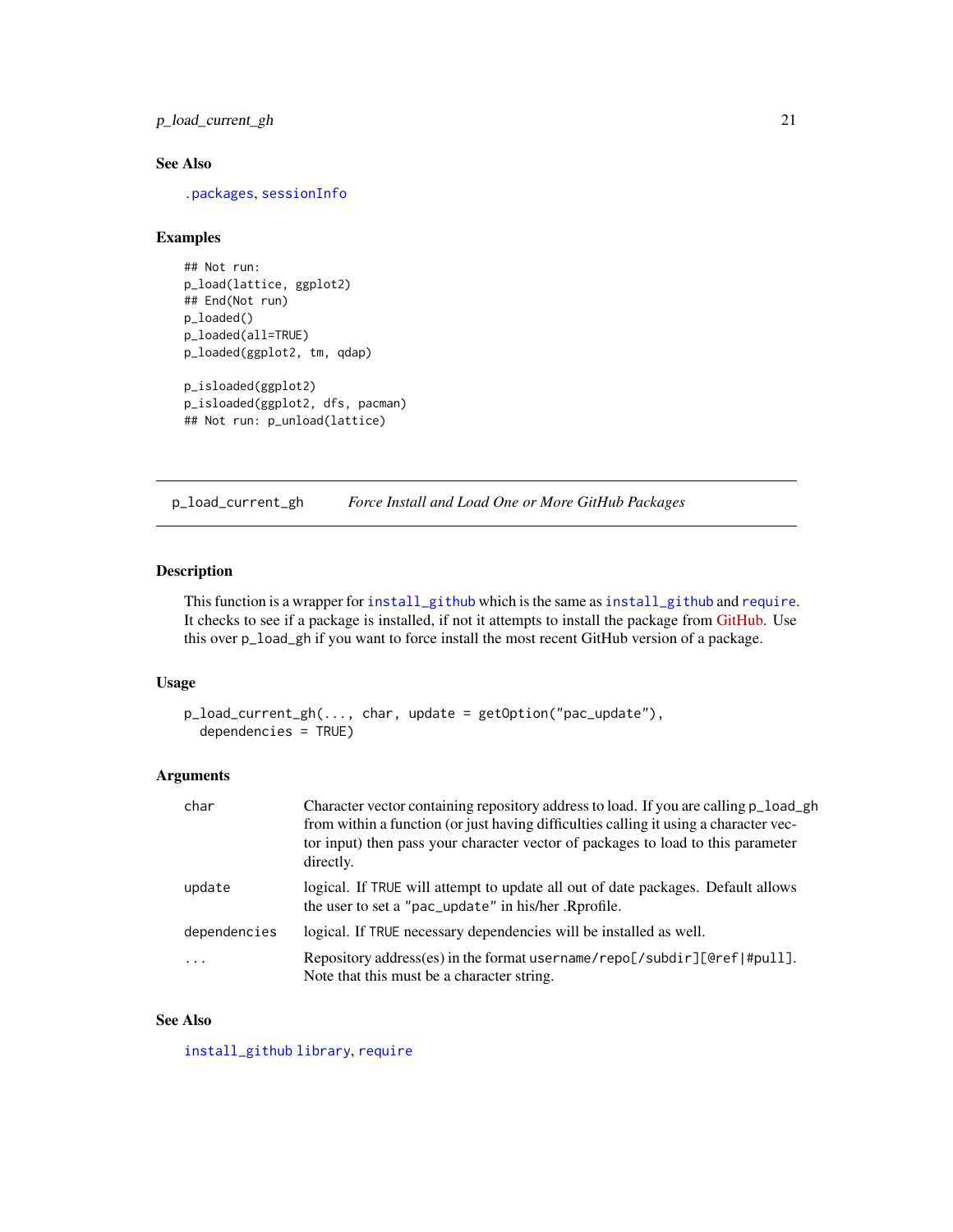## Examples

```
## Not run:
p_load_current_gh(c("Dasonk/Dmisc", "trinker/clustext", "trinker/termco"))
## End(Not run)
```
p\_load\_gh *Load One or More GitHub Packages*

## Description

This function is a wrapper for [install\\_github](#page-0-0) which is the same as [install\\_github](#page-0-0) and [require](#page-0-0). It checks to see if a package is installed, if not it attempts to install the package from [GitHub.](https://github.com)

## Usage

```
p_load_gh(..., char, install = TRUE, update = getOption("pac_update"),
  dependencies = TRUE)
```
#### Arguments

| char         | Character vector containing repository address to load. If you are calling p_load_gh<br>from within a function (or just having difficulties calling it using a character vec-<br>tor input) then pass your character vector of packages to load to this parameter<br>directly. |
|--------------|--------------------------------------------------------------------------------------------------------------------------------------------------------------------------------------------------------------------------------------------------------------------------------|
| install      | logical. If TRUE will attempt to install a package not found in the library.                                                                                                                                                                                                   |
| update       | logical. If TRUE will attempt to update all out of date packages. Default allows<br>the user to set a "pac_update" in his/her. Rprofile.                                                                                                                                       |
| dependencies | logical. If TRUE necessary dependencies will be installed as well.                                                                                                                                                                                                             |
| $\cdot$      | Repository address(es) in the format username/repo[/subdir][@ref #pull].<br>Note that this must be a character string.                                                                                                                                                         |

#### See Also

[install\\_github](#page-0-0) [library](#page-0-0), [require](#page-0-0)

## Examples

```
## Not run:
p_load_gh("Dasonk/Dmisc", "trinker/regexr")
p_load_gh(c("trinker/regexTools",
    "hadley/lubridate",
    "ramnathv/rCharts"))
```
<span id="page-21-0"></span>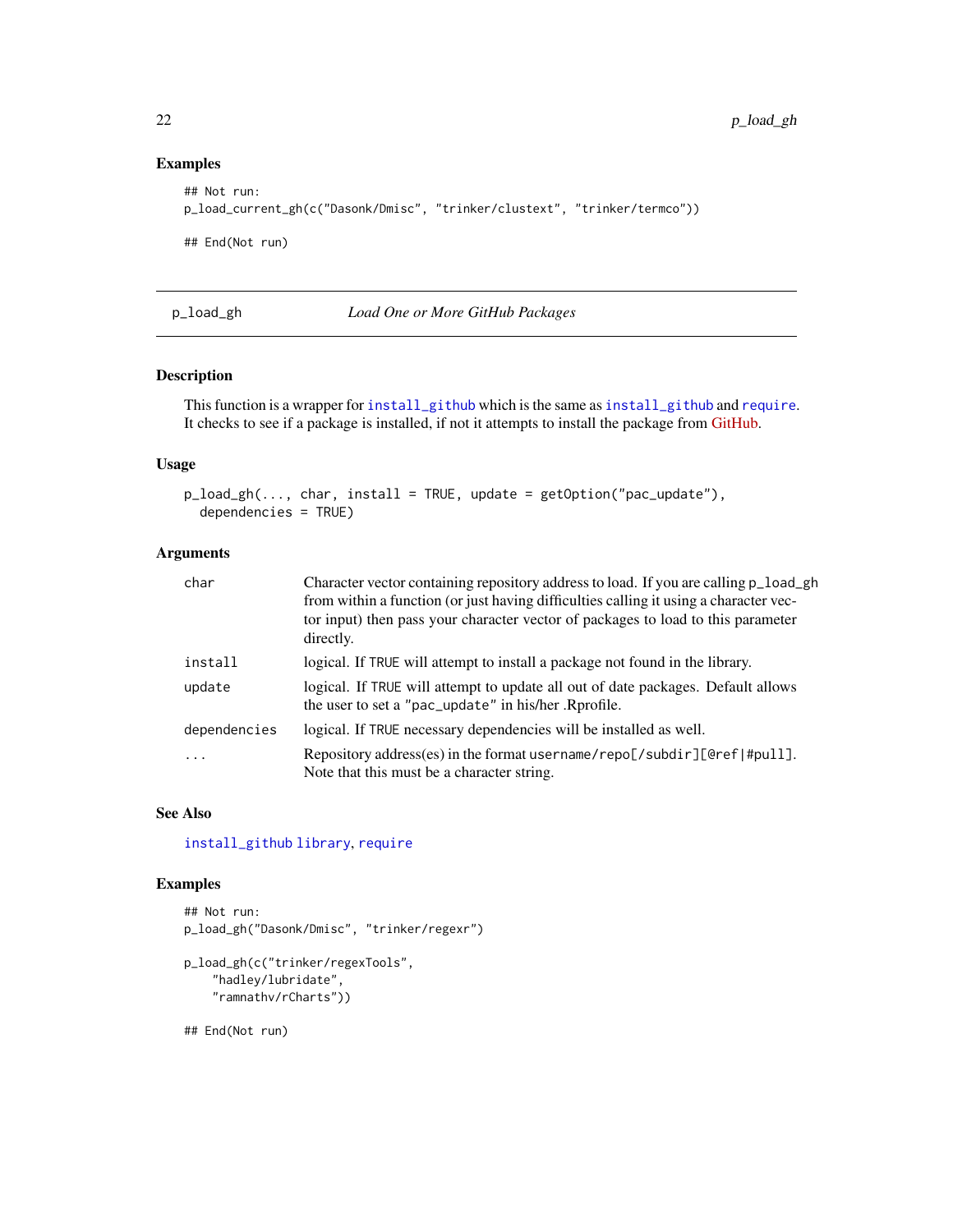<span id="page-22-0"></span>

Find out news on a package or R.

## Usage

p\_news(package = NULL)

## Arguments

package Name of package (default is to see news for R).

#### See Also

[news](#page-0-0)

## Examples

```
## Not run:
p_news()
p_news(lattice)
## Grab specific version subsets
subset(p_news(lattice), Version == 0.7)
```
## End(Not run)

p\_old *Compare Installed Packages with CRAN-like Repositories*

#### Description

Indicates packages which have a (suitable) later version on the repositories

#### Usage

p\_old()

## Value

Retuns a [data.frame](#page-0-0) with info regarding out of data packages.

## See Also

[old.packages](#page-0-0)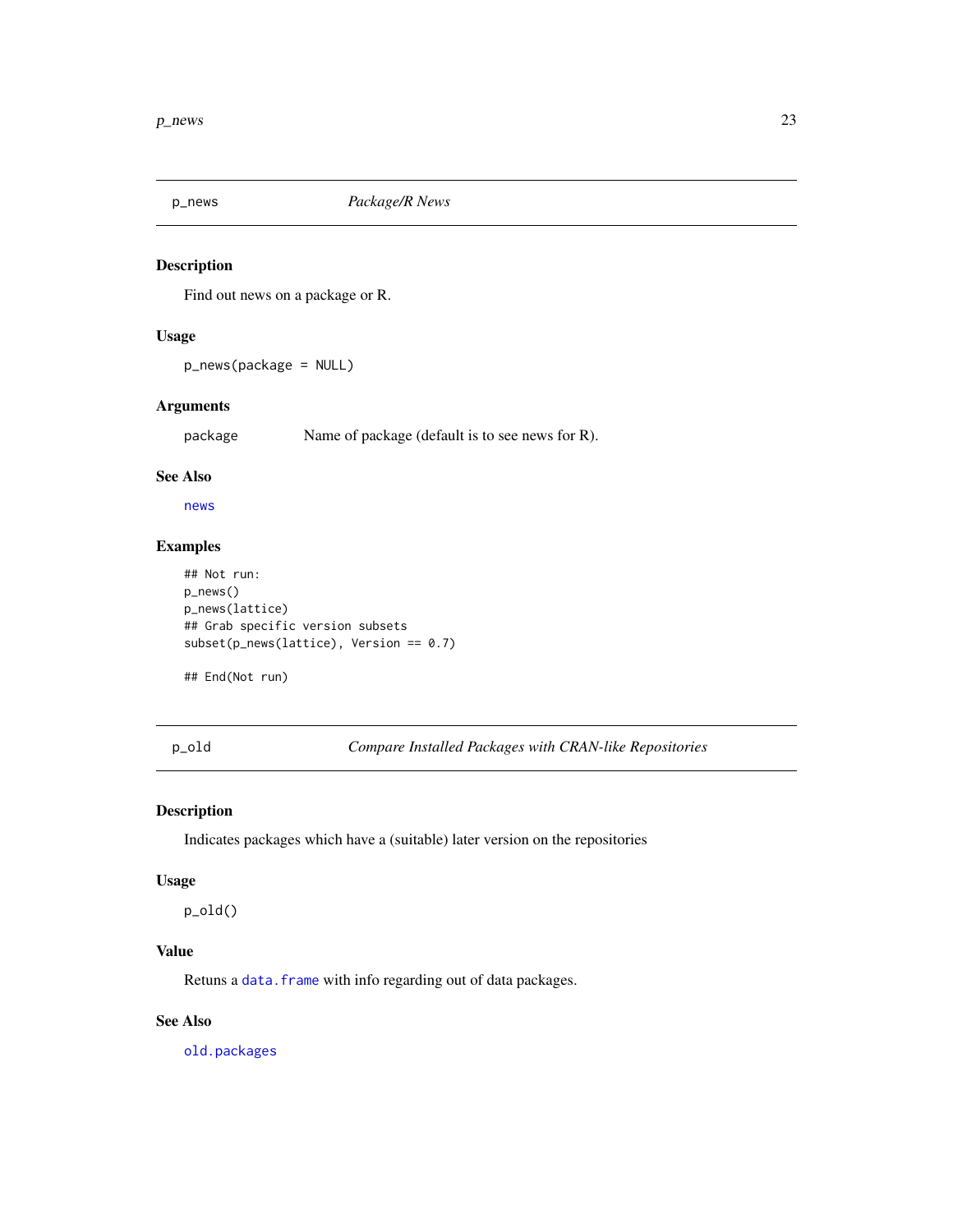## Examples

## Not run: p\_old() ## End(Not run)

p\_opendir *Attempts to open a directory in a file browser*

## Description

Attempts to open a directory in a file browser. Opening a directory isn't a platform independent but it is used in more than one function so moving this functionality to its own non-exported function makes sense.

## Usage

 $p\_operatordir$  = getwd())

## Arguments

dir A character string representing the path (either relative or absolute) to the directory to be opened. Defaults to the working directory.

## Note

Most likely this function will move to a different package at some point as it's not specifically package related.

#### Examples

```
## Not run:
p_opendir() # opens working directory
p_opendir(path.expand("~")) # opens home directory
p_opendir(pacman:::p_basepath())
```
<span id="page-23-0"></span>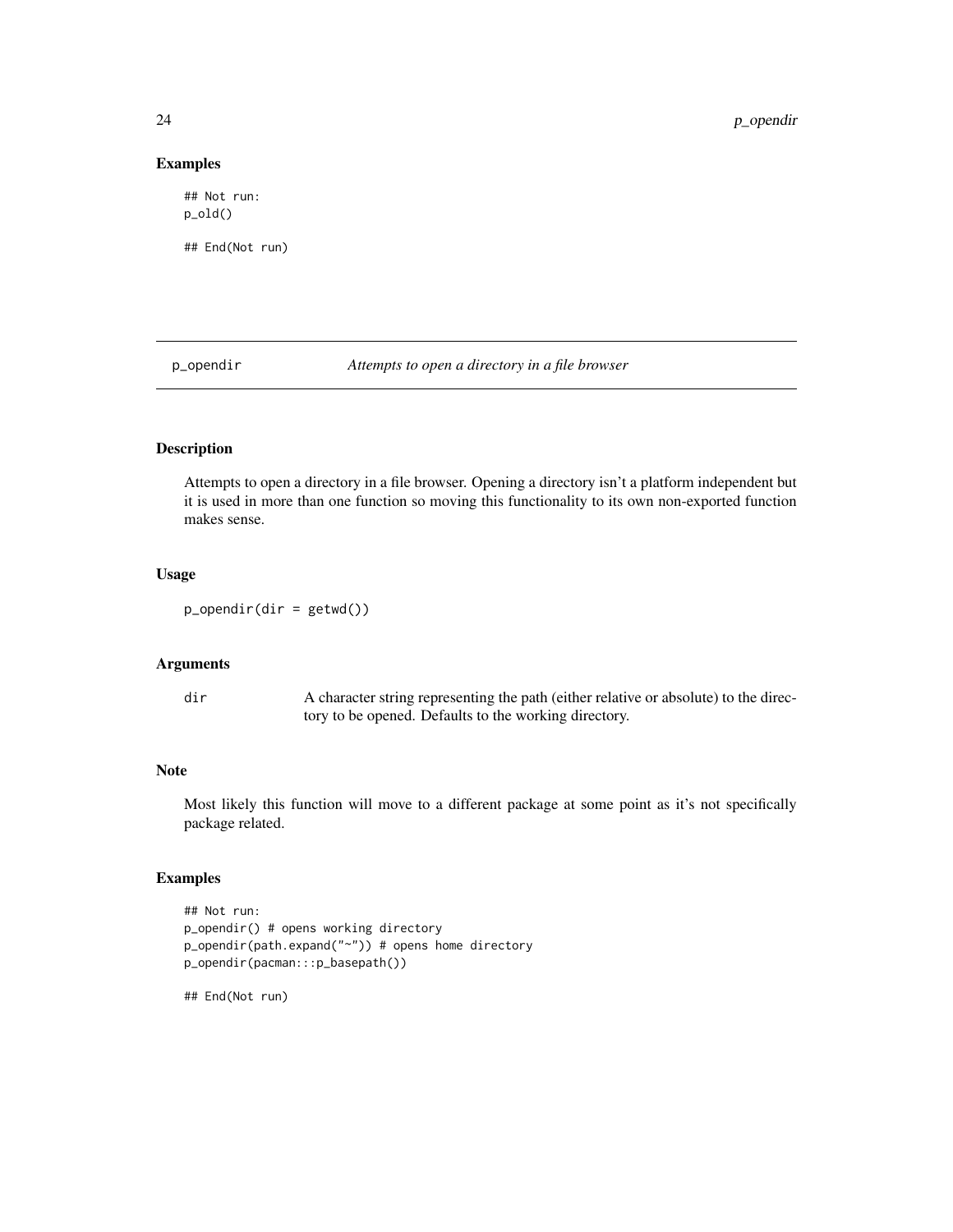<span id="page-24-0"></span>

Path to library of add-on packages.

#### Usage

p\_path(package = "R")

## Arguments

package Name of package (default returns path to library of add-on packages).

## See Also

[.libPaths](#page-0-0)

#### Examples

p\_path() p\_path(pacman)

p\_search\_any *Search CRAN Packages by Maintainer, Author, Version or Package*

#### Description

Uses [agrep](#page-0-0) to find packages by maintainer (often this is the author as well) or by name.

#### Usage

```
p_search_any(term, search.by = "Maintainer")
```

```
p_sa(term, search.by = "Maintainer")
```
#### Arguments

| term      | A search term (character string).                                                  |
|-----------|------------------------------------------------------------------------------------|
| search.by | The variable to search by (takes a integer or a character string): 1-"Maintainer", |
|           | 1-"Author", 2-"Package", 3-"Version"                                               |

## Details

Useful for finding packages by the same author (usually the same as the maintainer). This function will take some time as the function is searching thousands of packages via CRAN's website.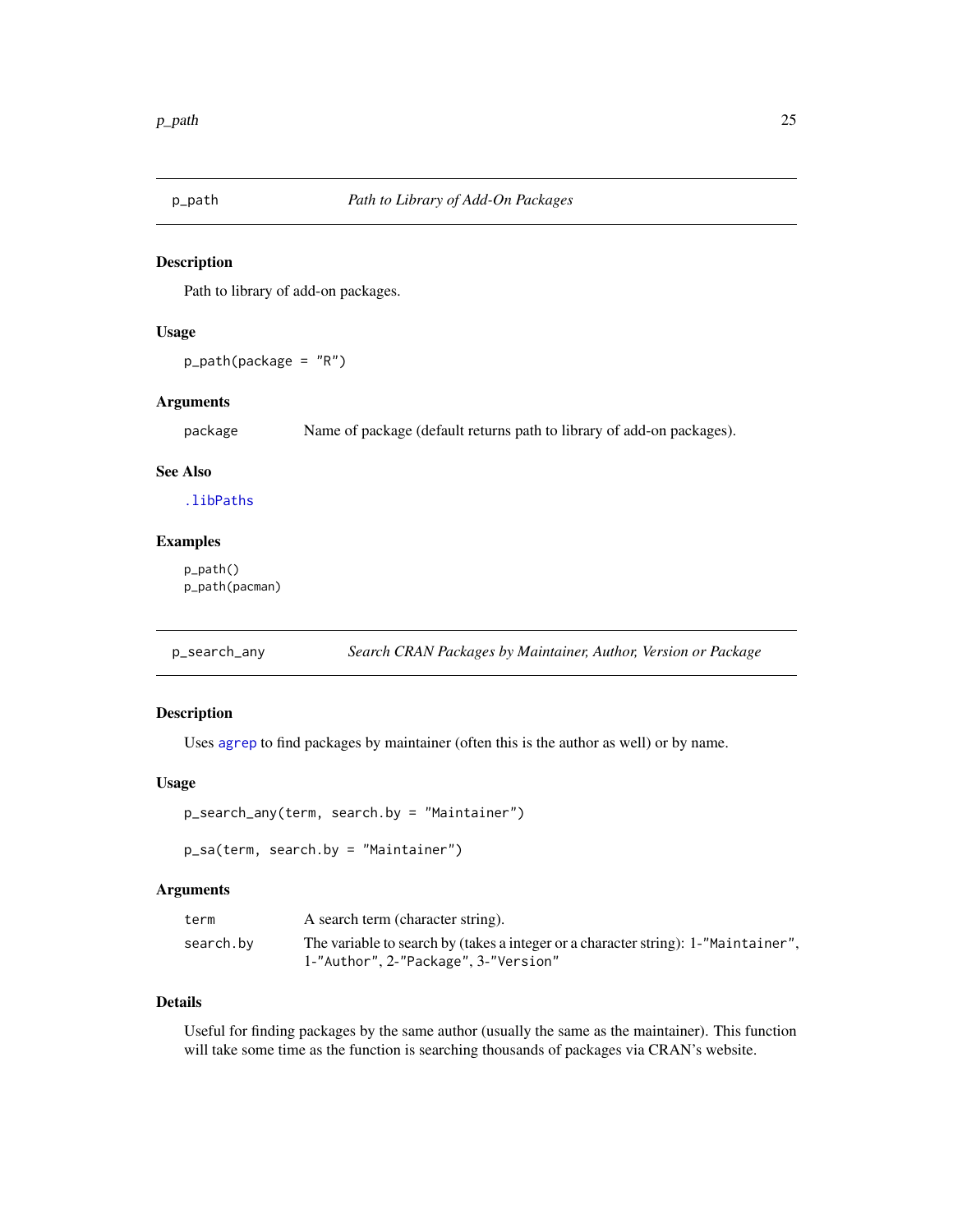#### <span id="page-25-0"></span>Author(s)

BondedDust (stackoverflow.com) and Tyler Rinker <tyler.rinker@gmail.com>

## References

[https://cran.r-project.org/web/checks/check\\_summary\\_by\\_maintainer.html#summary\\_](https://cran.r-project.org/web/checks/check_summary_by_maintainer.html#summary_by_maintainer) [by\\_maintainer](https://cran.r-project.org/web/checks/check_summary_by_maintainer.html#summary_by_maintainer) <http://stackoverflow.com/a/10082624/1000343>

## Examples

```
## Not run:
p_search_any("hadley", 1)
p_sa("hadley", "author")
p_sa("color", 2)
p_sa("psych", "package")
## End(Not run)
```
p\_search\_library *Partial Matching Package Search*

## Description

Search library packages using partial matching. Search for packages by partial matching letter(s) or by any letter(s) contained within the package's name. Useful for those times when you can't remember that package name but you know "it starts with..."

#### Usage

```
p_search_library(begins.with = NULL, contains = NULL)
```

```
p_sl(begins.with = NULL, contains = NULL)
```
#### Arguments

| begins.with | A character string to search for packages starting with the letter(s). |
|-------------|------------------------------------------------------------------------|
| contains    | A character string to search for packages containing the letter(s).    |

#### Examples

```
## Not run:
p_search_library(begins.with = "ma")
p_search_library(begins.with = "r", contains = "ar")
p_search_library(contains = "att")
```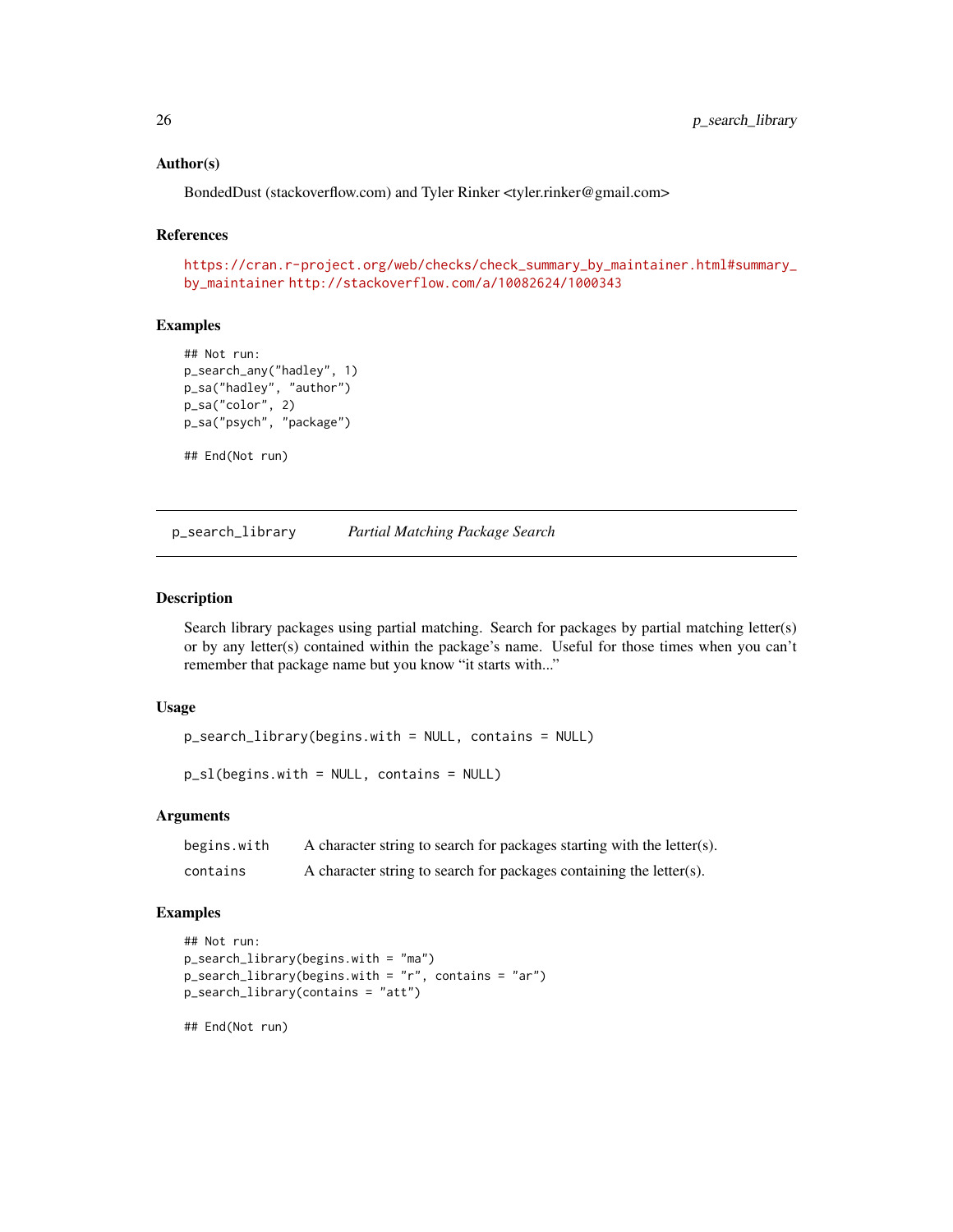<span id="page-26-0"></span>Check if a repo is already set and if not choose an appropriate repo.

#### Usage

p\_set\_cranrepo(default\_repo = "http://cran.rstudio.com/")

#### Arguments

default\_repo The default package repository.

p\_temp *Install a Package Temporarily*

#### Description

Installs and loads a package for the current session. The package won't be available in future sessions and will eventually be deleted from the machine with no additional effort needed by the user. This will also install the necessary dependencies temporarily as well.

## Usage

p\_temp(package, character.only = FALSE)

## Arguments

| package | The package we want to install temporarily               |
|---------|----------------------------------------------------------|
|         | character.only logical. Is the input a character string? |

#### Author(s)

juba (stackoverflow.com) and Dason Kurkiewicz

## References

<http://stackoverflow.com/a/14896943/1003565>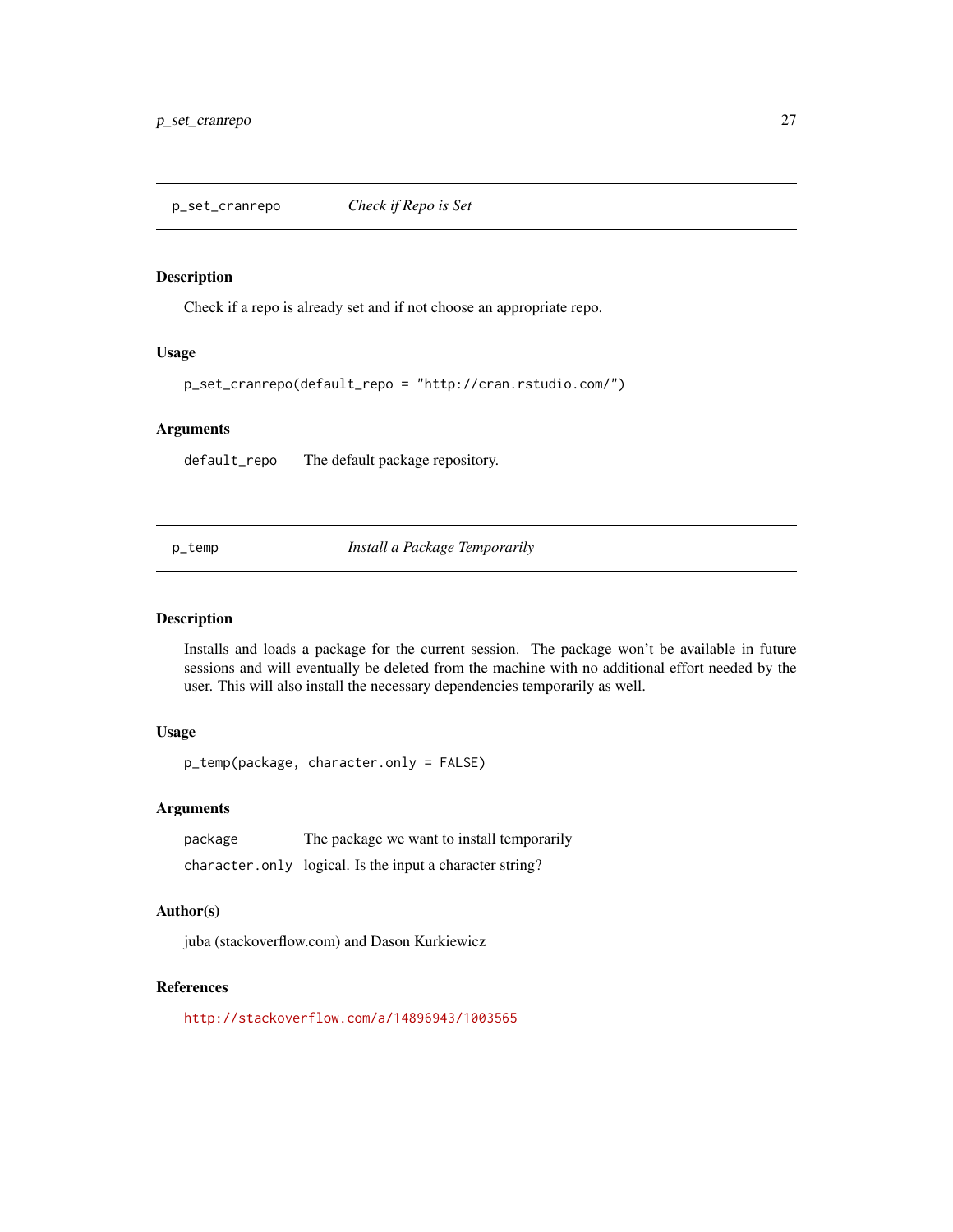<span id="page-27-0"></span>

Unloads package(s) or all packages.

## Usage

```
p_unload(..., negate = FALSE, char, character.only = FALSE)
```
## Arguments

| $\ddotsc$ | name of $package(s)$ or "all" (all removes all add on $package(s)$ .                                                                                                                                                                                              |
|-----------|-------------------------------------------------------------------------------------------------------------------------------------------------------------------------------------------------------------------------------------------------------------------|
| negate    | logical. If TRUE will unload all add on packages except those provided to p_unload.                                                                                                                                                                               |
| char      | Character vector containing packages to load. If you are calling p_unload from<br>within a function (or just having difficulties calling it using a character vector<br>input) then pass your character vector of packages to load to this parameter<br>directly. |
|           | character.only logical. If TRUE then p_unload will only accept a single input which is a char-<br>acter vector containing the names of packages to load.                                                                                                          |

## Note

p\_unload will not unload the base install packages that load when R boots up. See the comments in the help for detach about some issues with unloading and reloading namespaces.

#### See Also

[detach](#page-0-0)

## Examples

```
## Not run:
p_load(lattice)
p_loaded()
p_unload(lattice)
p_loaded()
p_load("lattice", "MASS")
p_loaded()
p_unload(all)
p_loaded() # will not work as you unloaded pacman
library(pacman)
p_load(lattice, MASS, foreign)
p_loaded()
p_unload(pacman, negate=TRUE)
```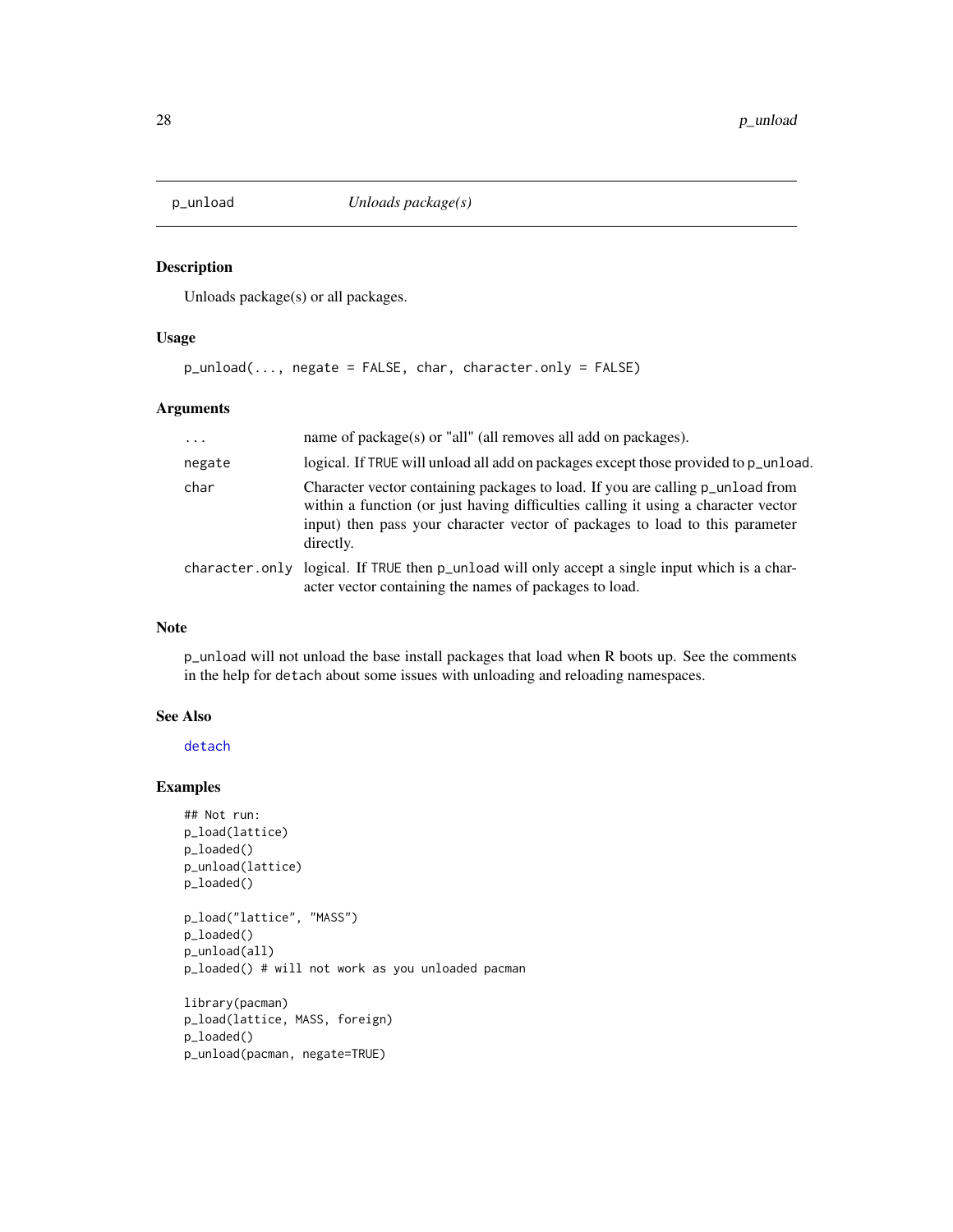#### <span id="page-28-0"></span>p\_unlock 29

p\_loaded()

## End(Not run)

p\_unlock *Delete 00LOCK Directory*

## Description

Deletes the 00LOCK directory accidentally left behind by a fail in [install.packages](#page-0-0).

#### Usage

 $p_$ unlock(lib.loc =  $p_$  $path()$ )

## Arguments

lib.loc Path to library location.

### Details

Sometimes [install.packages](#page-0-0) can "fail so badly that the lock directory is not removed: this inhibits any further installs to the library directory (or for –pkglock, of the package) until the lock directory is removed manually." p\_unlock deletes the directory 00LOCK that is left behind.

#### Value

Attempts to delete a 00LOCK(s) if it exists. Returns logical TRUE if a 00LOCK existed and FALSE if not.

## See Also

[install.packages](#page-0-0)

#### Examples

## Not run: p\_unlock()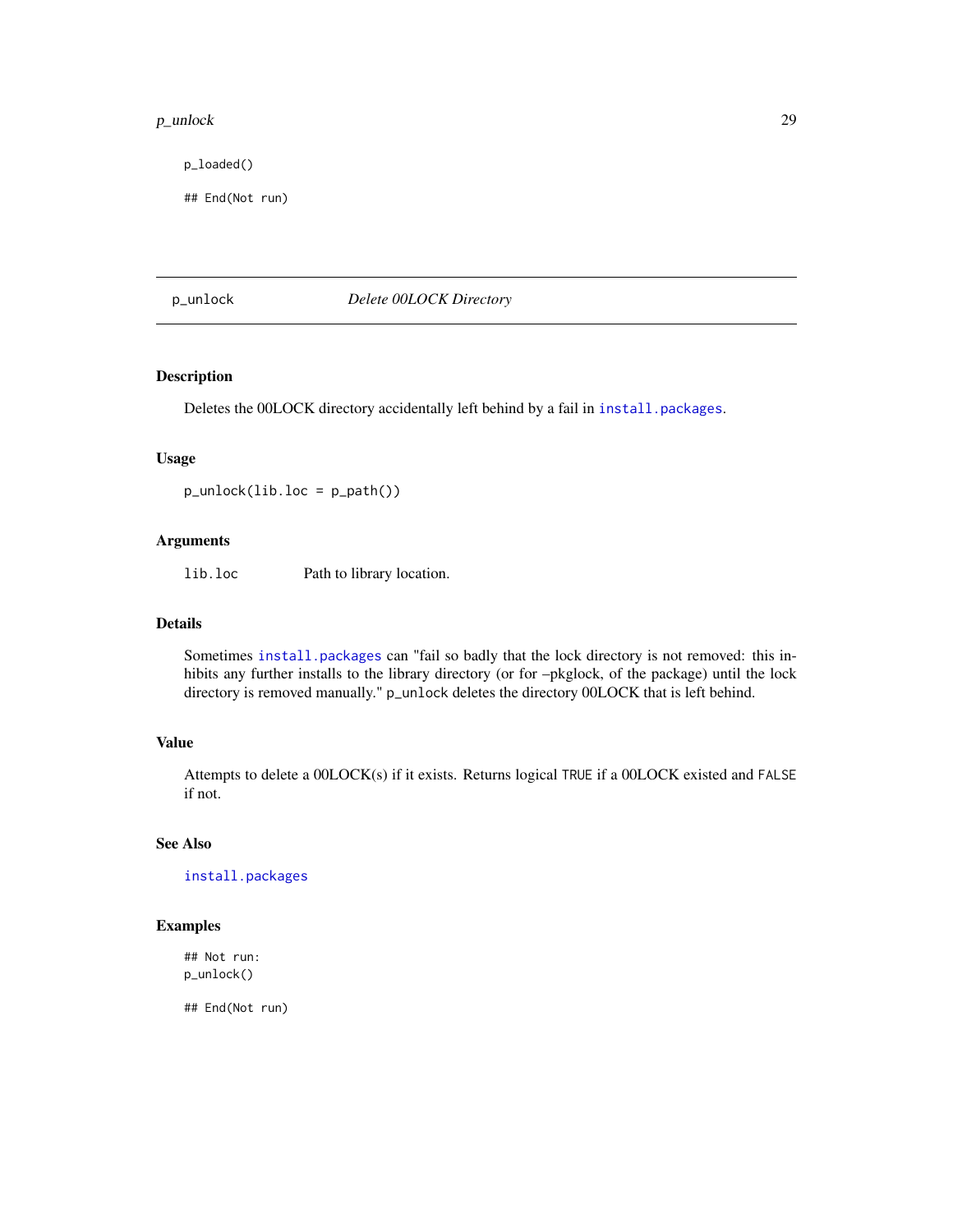<span id="page-29-0"></span>

Either view out of date packages or update out of data packages.

### Usage

```
p_update(update = TRUE, ask = FALSE, \ldots)
```
 $p_{\text{u}}(update = TRUE, ask = FALSE, ...)$ 

## Arguments

| update  | logical. If TRUE updates any out-of-date packages; if FALSE returns a list of<br>out-of-date packages.                                                                                                                                           |
|---------|--------------------------------------------------------------------------------------------------------------------------------------------------------------------------------------------------------------------------------------------------|
| ask     | logical. If TRUE asks user before packages are actually downloaded and installed,<br>or the character string "graphics", which brings up a widget to allow the user<br>to (de-)select from the list of packages which could be updated or added. |
| $\cdot$ | Other arguments passed to update, packages.                                                                                                                                                                                                      |

## See Also

[update.packages](#page-0-0), [old.packages](#page-0-0)

## Examples

## Not run: p\_update() p\_update(FALSE) p\_up(FALSE)

## End(Not run)

p\_version *Package Version*

#### Description

p\_version - Determine what version a package is in your library.

p\_version\_cran - Determine what version a package is on CRAN.

p\_version\_difference - Determine version difference between a local package and CRAN.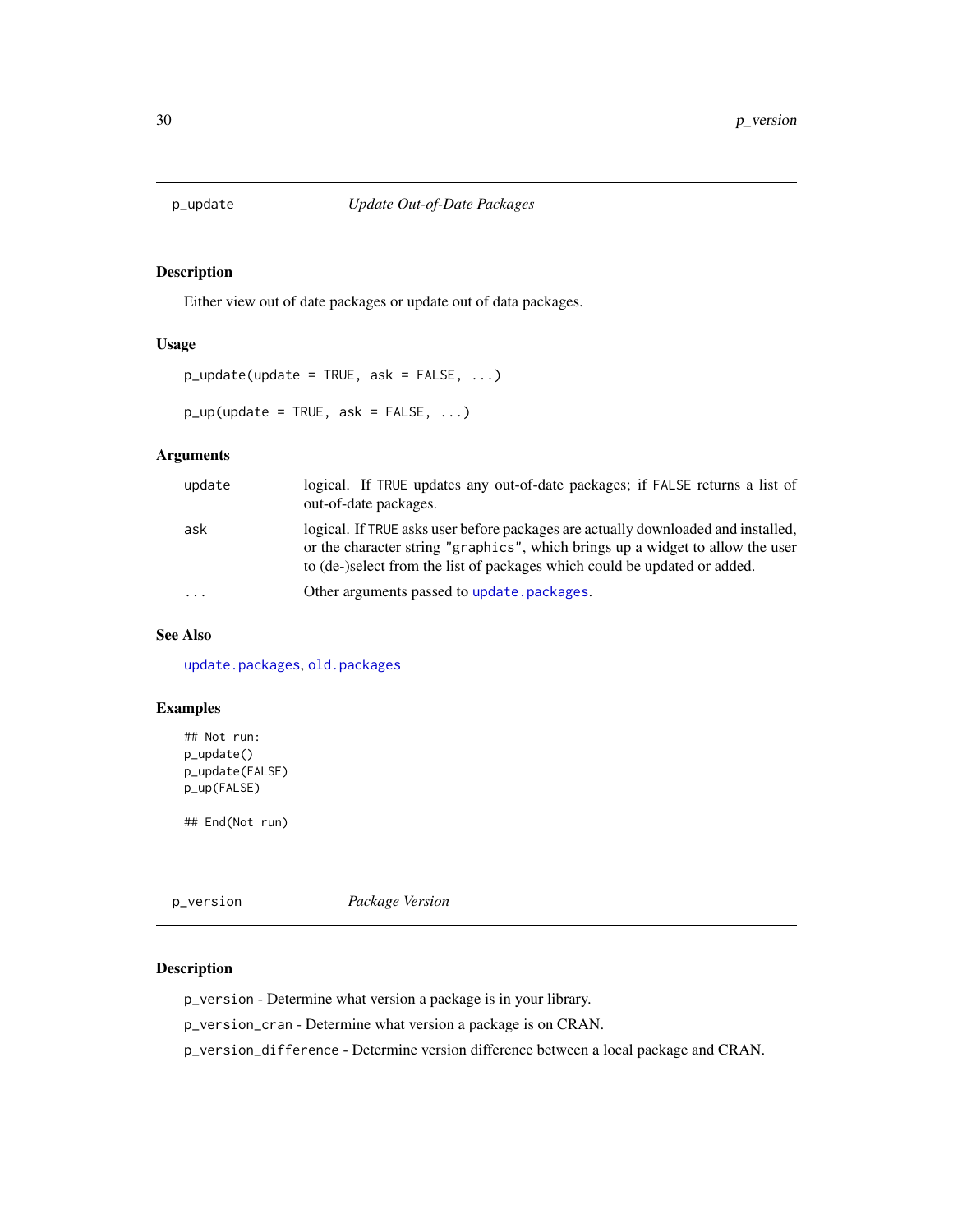<span id="page-30-0"></span> $p$ <sub>v</sub>ignette 31

## Usage

```
p_version(package = "R")
p_ver(package = "R")
p_version_cran(package = "R")
p_ver_cran(package = "R")
p_version_diff(package = "R")
p_ver_diff(package = "R")
```
## Arguments

package Name of package (default returns R version).

#### See Also

[packageDescription](#page-0-0)

## Examples

```
## Not run:
p_ver()
p_version()
p_ver(pacman)
p_version(pacman)
p_ver_cran()
p_ver_cran(pacman)
## Compare local to CRAN version
p_ver(pacman) == p_ver_cran(pacman)
p_ver(pacman) > p_ver_cran(pacman)
p_ver_diff()
p_ver_diff(pacman)
```
## End(Not run)

p\_vignette *View Package Vignette(s)*

#### Description

Interactively view vignettes for package(s) or return a dataframe of vignettes and accompanying information.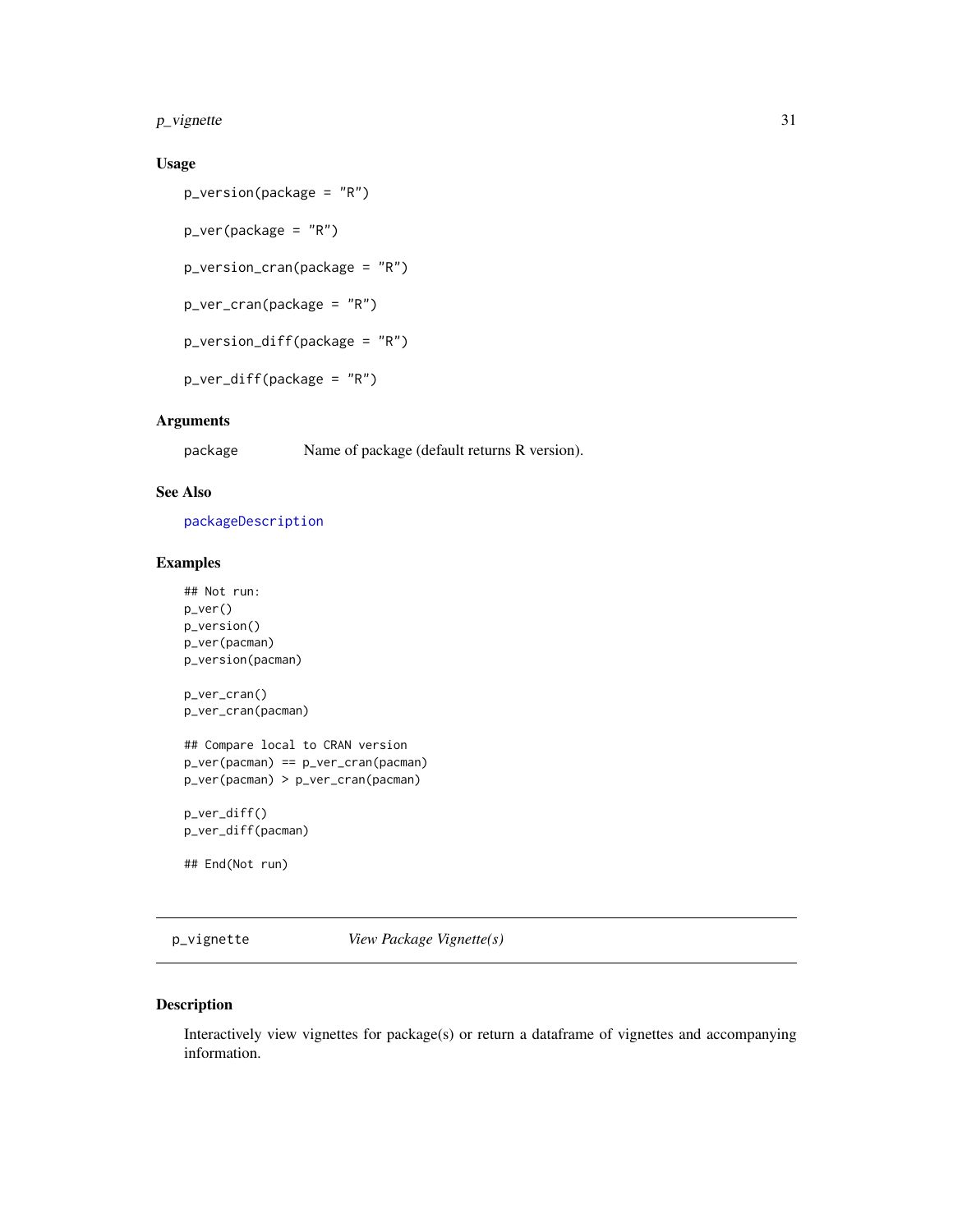## <span id="page-31-0"></span>Usage

```
p_vignette(..., char, interactive = TRUE, character.only = FALSE)
```

```
p_vign(..., char, interactive = TRUE, character.only = FALSE)
```
## Arguments

| char        | Character vector containing packages to find vignettes for. If you are calling<br>p_vignette from within a function (or just having difficulties calling it using<br>a character vector input) then pass your character vector of packages to this<br>parameter directly. |
|-------------|---------------------------------------------------------------------------------------------------------------------------------------------------------------------------------------------------------------------------------------------------------------------------|
| interactive | logical. If TRUE will generate an HTML list of selections.                                                                                                                                                                                                                |
|             | character.only logical. If TRUE then p_vignette will only accept a single input which is a<br>character vector containing the names of packages to find vignettes for.                                                                                                    |
| $\cdot$     | $name(s)$ of package(s).                                                                                                                                                                                                                                                  |

## See Also

[vignette](#page-0-0), [browseVignettes](#page-0-0)

## Examples

```
## Not run:
p_vignette(interactive = FALSE)
p_vignette()
p_vign()
p_vign(pacman)
p_vign(grid, utils)
p_vign(grid, utils, interactive = FALSE)
p_vign(fortunes)
```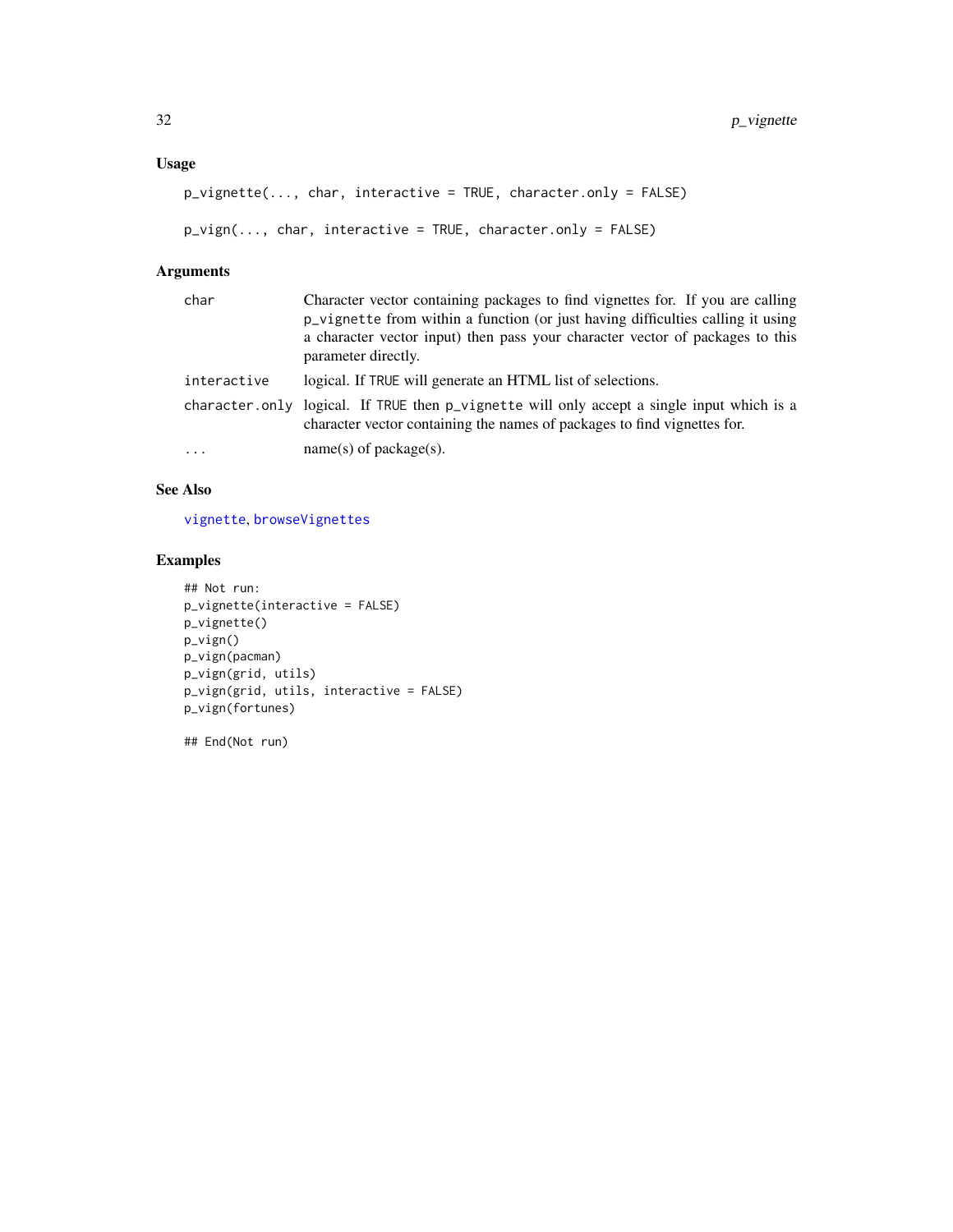# <span id="page-32-0"></span>Index

∗Topic CRAN p\_cran , [7](#page-6-0) ∗Topic author p\_author , [4](#page-3-0) p\_search\_any, [25](#page-24-0) ∗Topic base p\_base , [5](#page-4-0) ∗Topic citation p\_citation , [6](#page-5-0) ∗Topic cite p\_citation , [6](#page-5-0) ∗Topic data p\_data, <mark>[8](#page-7-0)</mark> ∗Topic delete p\_delete , [8](#page-7-0) ∗Topic dependencies p\_depends , [9](#page-8-0) ∗Topic dependency p\_depends , [9](#page-8-0) ∗Topic detach p\_unload , [28](#page-27-0) ∗Topic exists p\_exists , [11](#page-10-0) ∗Topic function p\_functions , [12](#page-11-0) ∗Topic github p\_install\_gh , [16](#page-15-0) ∗Topic header p\_boot , [5](#page-4-0) ∗Topic help p\_help , [13](#page-12-0) ∗Topic information p\_information , [14](#page-13-0) ∗Topic info p\_information , [14](#page-13-0) ∗Topic installed p\_isinstalled , [18](#page-17-0) ∗Topic install p\_install , [15](#page-14-0)

p\_install\_gh , [16](#page-15-0) ∗Topic library p\_library , [19](#page-18-0) p\_path , [25](#page-24-0) p\_search\_library , [26](#page-25-0) ∗Topic loaded p\_loaded , [20](#page-19-0) ∗Topic location p\_path , [25](#page-24-0) ∗Topic lock p\_unlock , [29](#page-28-0) ∗Topic manual p\_help , [13](#page-12-0) ∗Topic news p\_news , [23](#page-22-0) ∗Topic old p\_old , [23](#page-22-0) ∗Topic outdated p\_old , [23](#page-22-0) ∗Topic packageDescription p\_information , [14](#page-13-0) ∗Topic packages p\_loaded , [20](#page-19-0) p\_news , [23](#page-22-0) p\_update , [30](#page-29-0) ∗Topic package p\_author , [4](#page-3-0) p\_base , [5](#page-4-0) p\_cran , [7](#page-6-0) p\_data, [8](#page-7-0) p\_delete , [8](#page-7-0) p\_exists , [11](#page-10-0) p\_functions , [12](#page-11-0) p\_help , [13](#page-12-0) p\_information , [14](#page-13-0) p\_install , [15](#page-14-0) p\_interactive , [18](#page-17-0) p\_isinstalled , [18](#page-17-0)

p\_library , [19](#page-18-0)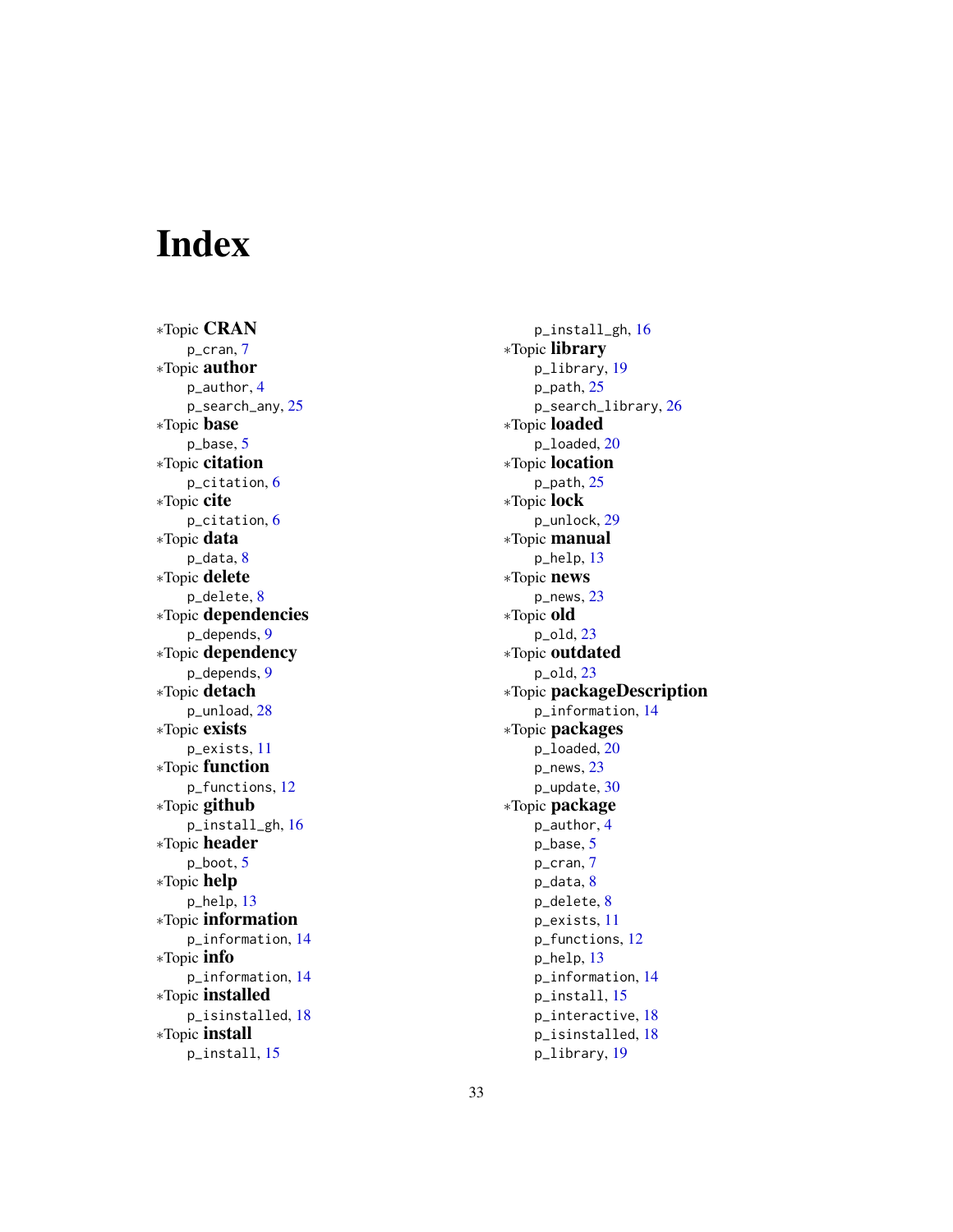p\_path , [25](#page-24-0) p\_search\_any, [25](#page-24-0) p\_search\_library , [26](#page-25-0) p\_unload , [28](#page-27-0) p\_version , [30](#page-29-0) p\_vignette , [31](#page-30-0) ∗Topic path p\_path , [25](#page-24-0) ∗Topic search p\_search\_any, [25](#page-24-0) p\_search\_library , [26](#page-25-0) ∗Topic update p\_update , [30](#page-29-0) ∗Topic version p\_install\_version , [16](#page-15-0) p\_install\_version\_gh , [17](#page-16-0) p\_version , [30](#page-29-0) ∗Topic vignette p\_vignette , [31](#page-30-0) .libPaths , *[25](#page-24-0)* .packages , *[21](#page-20-0)* agrep , *[25](#page-24-0)* available.packages , *[7](#page-6-0)* browseVignettes , *[32](#page-31-0)* citation , *[6,](#page-5-0) [7](#page-6-0)* data , *[8](#page-7-0)* data.frame , *[8](#page-7-0)* , *[23](#page-22-0)* dependsOnPkgs , *[10](#page-9-0)* detach , *[28](#page-27-0)* getOption , *[5](#page-4-0)* help , *[13](#page-12-0)* install.packages , *[15](#page-14-0)* , *[20](#page-19-0)* , *[29](#page-28-0)* install\_github , *[16](#page-15-0)* , *[21](#page-20-0) , [22](#page-21-0)* library , *[19](#page-18-0) [–22](#page-21-0)* news , *[23](#page-22-0)* old.packages , *[23](#page-22-0)* , *[30](#page-29-0)* p\_author , [4](#page-3-0) p\_base , [5](#page-4-0) p\_boot , [5](#page-4-0) p\_citation , [6](#page-5-0)

p\_cite *(*p\_citation *)* , [6](#page-5-0) p\_cran , [7](#page-6-0) p\_data, <mark>[8](#page-7-0)</mark> p\_del *(*p\_delete *)* , [8](#page-7-0) p\_delete , [8](#page-7-0) p\_depends , [9](#page-8-0) p\_depends\_reverse *(*p\_depends *)* , [9](#page-8-0) p\_detectOS , [10](#page-9-0) p\_exists , [11](#page-10-0) p\_extract , [11](#page-10-0) p\_functions , [12](#page-11-0) p\_funs *(*p\_functions *)* , [12](#page-11-0) p\_get *(*p\_install *)* , [15](#page-14-0) p\_help , [13](#page-12-0) p\_info , *[10](#page-9-0)* p\_info *(*p\_information *)* , [14](#page-13-0) p\_information , *[11](#page-10-0) , [12](#page-11-0)* , *[14](#page-13-0)* , [14](#page-13-0) p\_install , [15](#page-14-0) p\_install\_gh , [16](#page-15-0) p\_install\_version , [16](#page-15-0) p\_install\_version\_gh , [17](#page-16-0) p\_inter *(*p\_interactive *)* , [18](#page-17-0) p\_interactive , [18](#page-17-0) p\_iscran *(*p\_cran *)* , [7](#page-6-0) p\_isinstalled , [18](#page-17-0) p\_isloaded *(*p\_loaded *)* , [20](#page-19-0) p\_lib *(*p\_library *)* , [19](#page-18-0) p\_library , [19](#page-18-0) p\_load , [19](#page-18-0) p\_load\_current\_gh , [21](#page-20-0) p\_load\_gh , [22](#page-21-0) p\_loaded , [20](#page-19-0) p\_news , [23](#page-22-0) p\_old , [23](#page-22-0) p\_opendir , [24](#page-23-0) p\_path , [25](#page-24-0) p\_sa *(*p\_search\_any *)* , [25](#page-24-0) p\_search\_any, [25](#page-24-0) p\_search\_library , [26](#page-25-0) p\_set\_cranrepo , [27](#page-26-0) p\_sl *(*p\_search\_library *)* , [26](#page-25-0) p\_temp , [27](#page-26-0) p\_unload , [28](#page-27-0) p\_unlock , [29](#page-28-0) p\_up *(*p\_update *)* , [30](#page-29-0) p\_update , [30](#page-29-0) p\_ver *(*p\_version *)* , [30](#page-29-0) p\_ver\_cran *(*p\_version *)* , [30](#page-29-0)